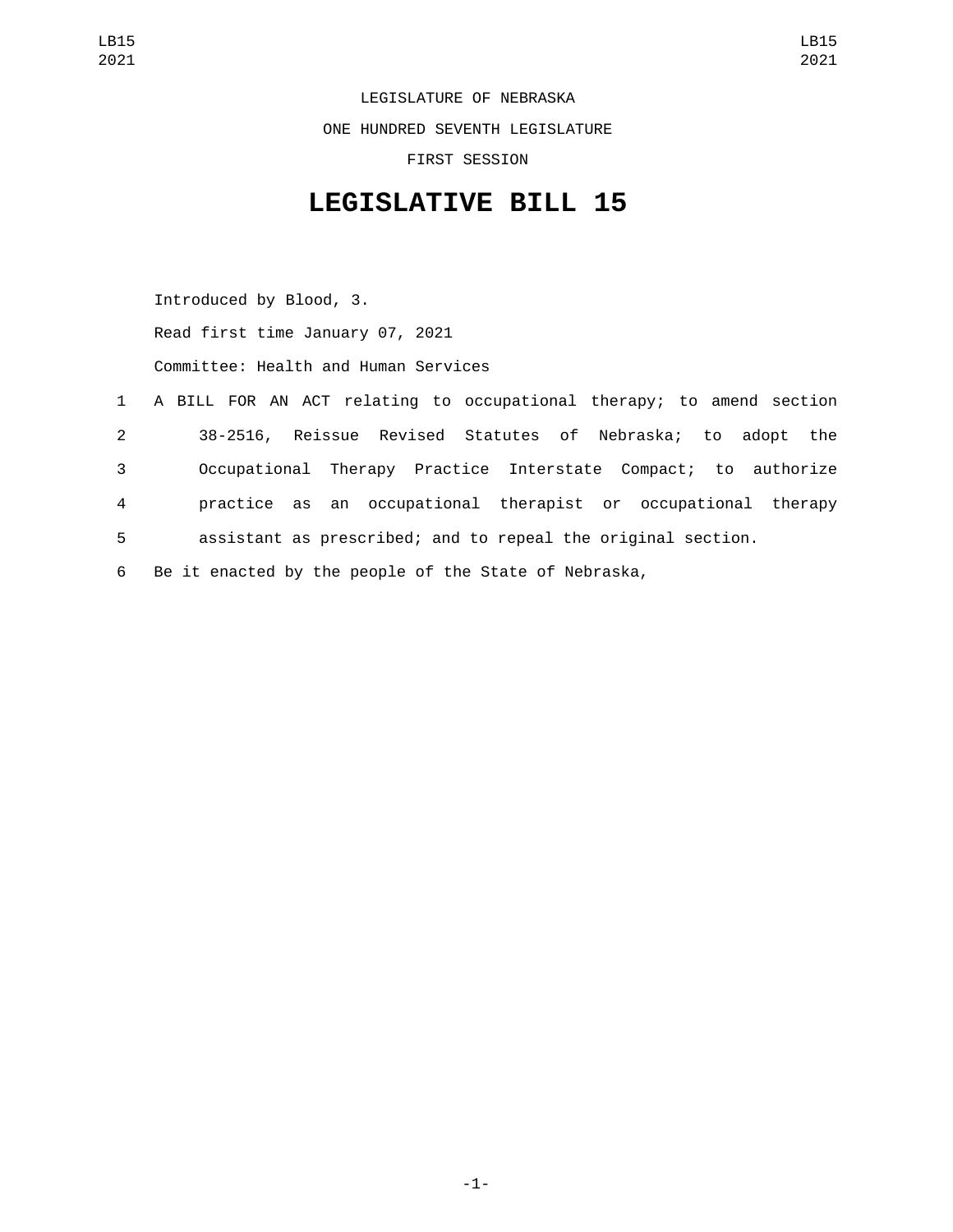Section 1. Section 38-2516, Reissue Revised Statutes of Nebraska, is 2 amended to read:

 38-2516 (1) No person may represent himself or herself to be a licensed occupational therapist or occupational therapy assistant unless 5 the person he or she is licensed in accordance with the Occupational Therapy Practice Act or has a compact privilege to practice in accordance with the Occupational Therapy Practice Interstate Compact.

 (2) Nothing in the Occupational Therapy Practice Act Nothing in such 9 act shall be construed to prevent:

10  $(a)$   $(1)$  Any person licensed in this state pursuant to the Uniform Credentialing Act from engaging in the profession or occupation for which 12 he or she is licensed;

 $(b)$   $(2)$  The activities and services of any person employed as an occupational therapist or occupational therapy assistant who serves in the armed forces of the United States or the United States Public Health Service or who is employed by the United States Department of Veterans Affairs or other federal agencies, if their practice is limited to that 18 service or employment;

 (c) (3) The activities and services of any person pursuing an accredited course of study leading to a degree or certificate in occupational therapy if such activities and services constitute a part of a supervised course of study and if such a person is designated by a title which clearly indicates his or her status as a student or trainee;

 (d) (4) The activities and services of any person fulfilling the supervised fieldwork experience requirements of sections 38-2518 and 38-2519 if such activities and services constitute a part of the experience necessary to meet the requirements of such sections; or

 (e) (5) Qualified members of other professions or occupations, including, but not limited to, recreation specialists or therapists, special education teachers, independent living specialists, work adjustment trainers, caseworkers, and persons pursuing courses of study

-2-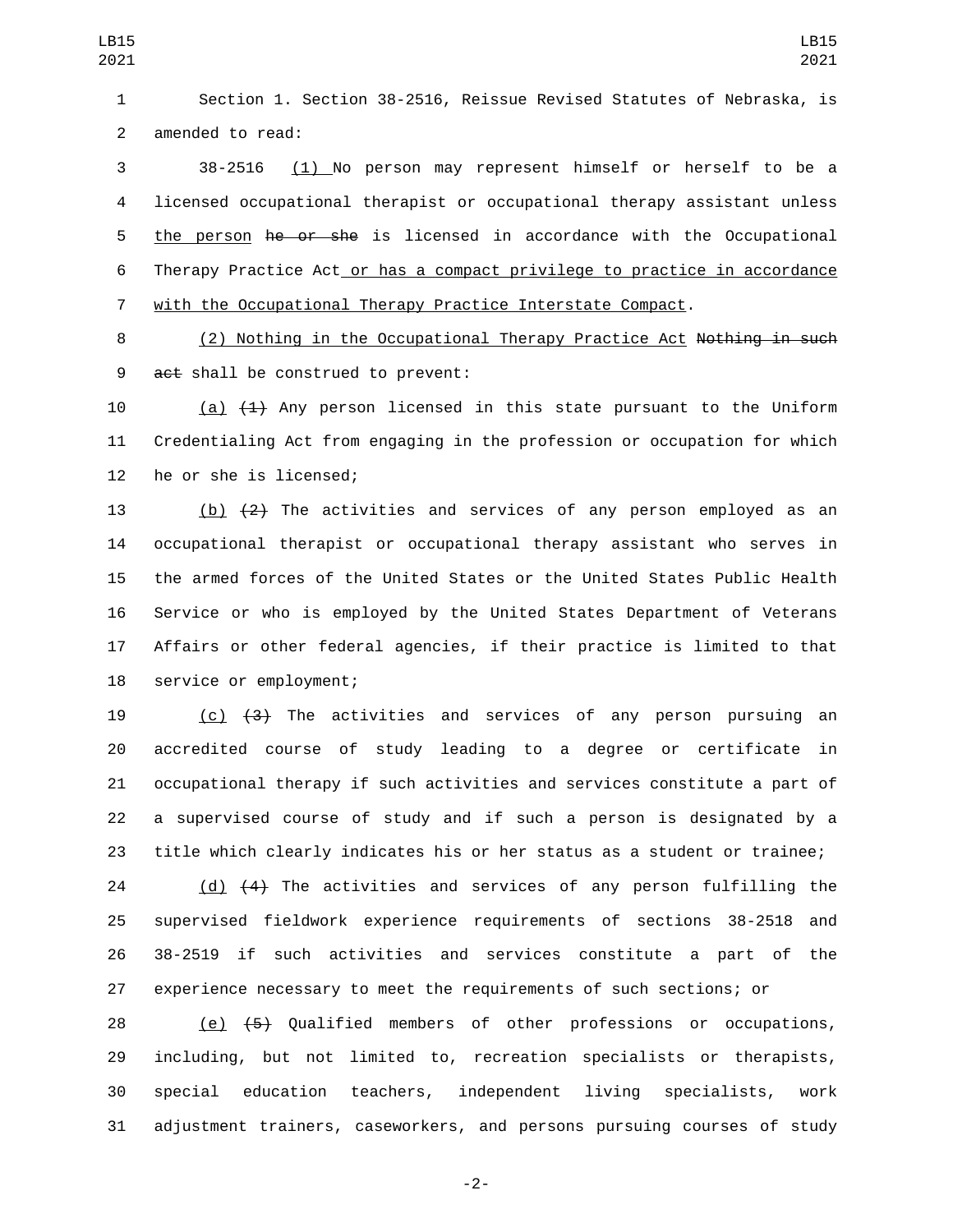leading to a degree or certification in such fields, from doing work similar to occupational therapy which is consistent with their training if they do not represent themselves by any title or description to be 4 occupational therapists. Sec. 2. The State of Nebraska adopts the Occupational Therapy Practice Interstate Compact in the form substantially as follows: 7 ARTICLE 1. PURPOSE. The purpose of the Occupational Therapy Practice Interstate Compact is to facilitate interstate practice of occupational therapy with the goal of improving public access to occupational therapy services. The practice of occupational therapy occurs in the state where the patient or client is located at the time of the patient or client encounter. This Compact preserves the regulatory authority of states to protect public health and safety through the current system of state licensure. This Compact is designed to achieve the following objectives: A. Increase public access to occupational therapy services by providing for the mutual recognition of other Member State licenses; 18 B. Enhance the states' ability to protect the public health and 19 safety; C. Encourage the cooperation of Member States in regulating 21 multistate occupational therapy practice; D. Support spouses of relocating military members; E. Enhance the exchange of licensure, investigative, and 24 disciplinary information between Member States; F. Allow a Remote State to hold a provider of services with a Compact Privilege in that state accountable to that state's practice 27 standards; and 28 G. Facilitate the use of telehealth technology in order to increase 29 access to occupational therapy services. ARTICLE 2. DEFINITIONS.30 As used in the Occupational Therapy Practice Interstate Compact, and

-3-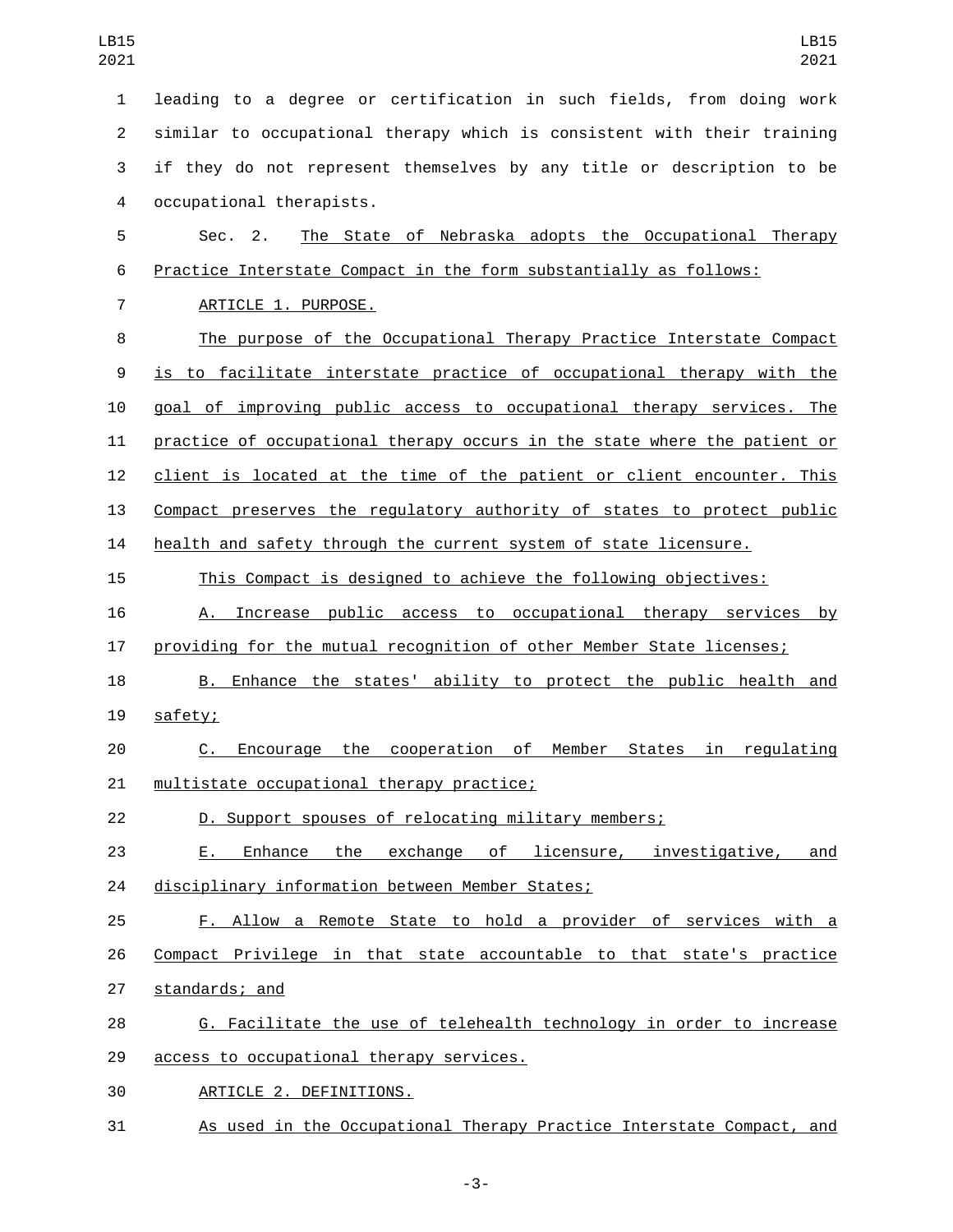| $\mathbf{1}$     | except as otherwise provided, the following definitions apply:            |
|------------------|---------------------------------------------------------------------------|
| $\overline{2}$   | A. Active duty military means full-time duty status in the active         |
| 3                | uniformed service of the United States, including members of the National |
| 4                | Guard and Reserve on active duty orders pursuant to 10 U.S.C. Chapter     |
| 5                | 1209 and 10 U.S.C. 1211.                                                  |
| 6                | B. Adverse action means any administrative, civil, equitable, or          |
| $\overline{7}$   | criminal action permitted by a state's laws which is imposed by a         |
| 8                | licensing board or other authority against an occupational therapist or   |
| $\boldsymbol{9}$ | occupational therapy assistant, including actions against an individual's |
| 10               | license or Compact Privilege such as revocation, suspension, probation,   |
| 11               | monitoring of the Licensee, or restriction on the Licensee's practice.    |
| 12               | C. Alternative program means a nondisciplinary monitoring process         |
| 13               | approved by an occupational therapy licensing board to address Impaired   |
| 14               | Practitioners.                                                            |
| 15               | D. Compact Privilege means the authorization, which is equivalent to      |
| 16               | a license, granted by a Remote State to allow a Licensee from another     |
| 17               | Member State to practice as an occupational therapist or practice as an   |
| 18               | occupational therapy assistant in the Remote State under its laws and     |
| 19               | rules. The practice of occupational therapy occurs in the Member State    |
| 20               | where the patient or client is located at the time of the patient or      |
| 21               | client encounter.                                                         |
| 22               | E. Continuing Competence/Education means a requirement, as a              |
| 23               | condition of license renewal, to provide evidence of participation in,    |
| 24               | and completion of, educational and professional activities relevant to    |
| 25               | practice or area of work.                                                 |
| 26               | F. Current significant investigative information means investigative      |
| 27               | information that a licensing board, after an inquiry or investigation     |
| 28               | that includes notification and an opportunity for the occupational        |
| 29               | therapist or occupational therapy assistant to respond, if required by    |
| 30               | state law, has reason to believe is not groundless and, if proved true,   |
| 31               | would indicate more than a minor infraction.                              |

-4-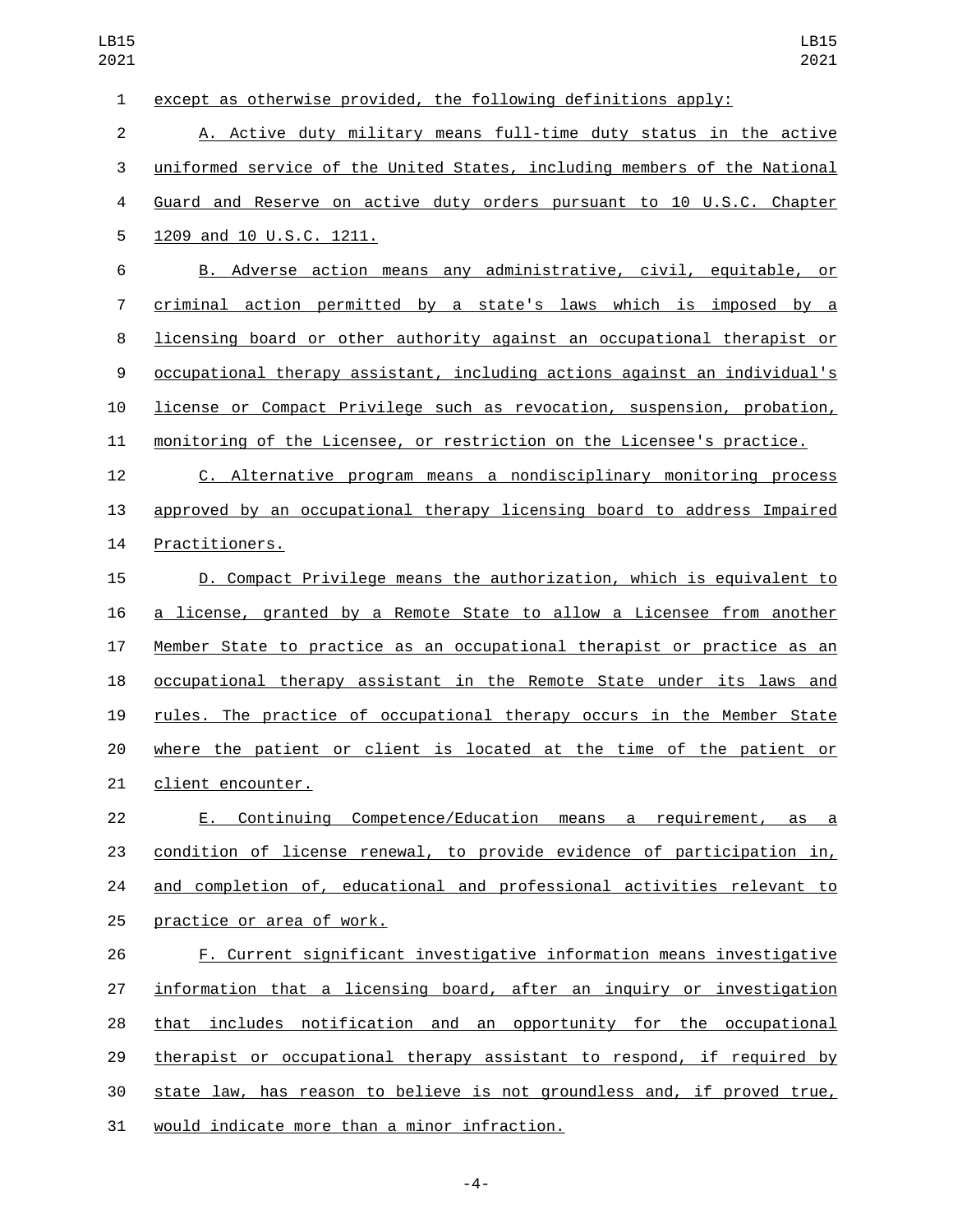| LB15<br>2021   | <b>LB15</b><br>2021                                                      |
|----------------|--------------------------------------------------------------------------|
| $\mathbf{1}$   | G. Data system means a repository of information about Licensees,        |
| $\overline{2}$ | including, but not limited to, licensure, investigative information,     |
| 3              | Compact Privilege, and adverse action.                                   |
| 4              | H. Encumbered License means a license in which an adverse action         |
| 5              | restricts the practice of occupational therapy by the Licensee and the   |
| 6              | adverse action has been reported to the National Practitioner Data Bank. |
| $\overline{7}$ | I. Executive Committee means a group of directors elected or             |
| 8              | appointed to act on behalf of, and within the powers granted to them by, |
| 9              | the Commission.                                                          |
| 10             | J. Home State means the Member State that is the Licensee's primary      |
| 11             | state of residence.                                                      |
| 12             | K. Impaired Practitioner means an individual whose professional          |
| 13             | practice is adversely affected by substance abuse, addiction, or other   |
| 14             | health-related conditions.                                               |
| 15             | L. Investigative information means information, records, or              |
| 16             | documents received or generated by an occupational therapy licensing     |
| 17             | board pursuant to an investigation.                                      |
| 18             | M. Jurisprudence requirement means the assessment of an individual's     |
| 19             | knowledge of the laws and rules governing the practice of occupational   |
| 20             | therapy in a state.                                                      |
| 21             | N. Licensee means an individual who currently holds an authorization     |
| 22             | from the state to practice as an occupational therapist or as an         |
| 23             | occupational therapy assistant.                                          |
| 24             | O. Member State means a state that has enacted this Compact.             |
| 25             | P. Occupational therapist means an individual who is licensed by a       |
| 26             | state to practice occupational therapy.                                  |
| 27             | Q. Occupational therapy assistant means an individual who is             |
| 28             | licensed by a state to assist in the practice of occupational therapy.   |
| 29             | R. Occupational therapy, occupational therapy practice, and the          |
| 30             | practice of occupational therapy mean the care and services provided by  |
| 31             | an occupational therapist or an occupational therapy assistant as set    |

-5-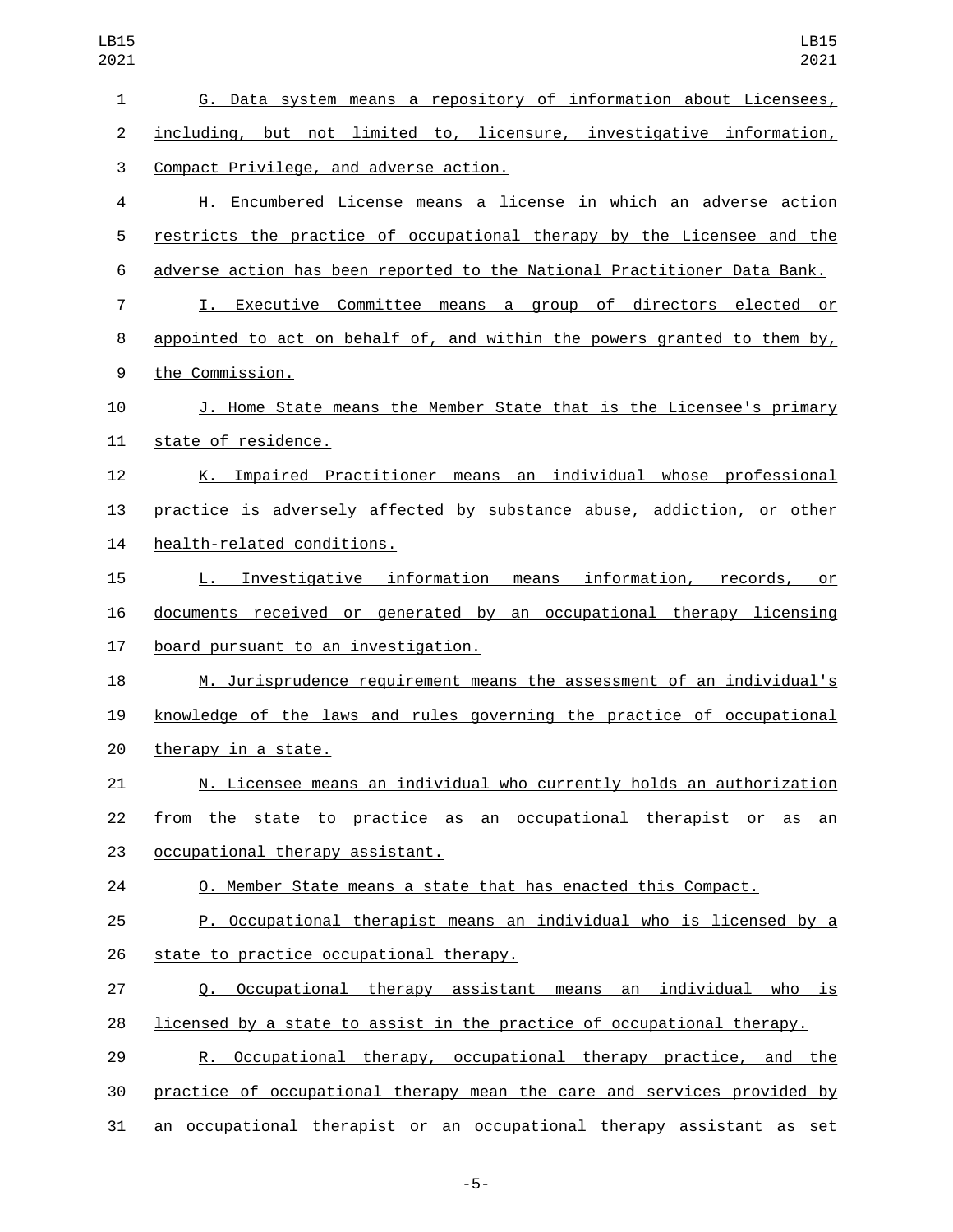forth in the Member State's statutes and regulations. S. Occupational Therapy Interstate Compact Commission or Commission means the national administrative body whose membership consists of all states that have enacted this Compact.4 T. Occupational therapy licensing board or licensing board means the agency of a state that is responsible for the licensing and regulation of occupational therapists and occupational therapy assistants. U. Remote State means a Member State other than the Home State, where a Licensee is exercising or seeking to exercise the Compact 10 Privilege. 11 V. Rule means a regulation promulgated by the Commission that has 12 the force of law. W. State means any state, commonwealth, district, or territory of the United States of America that regulates the practice of occupational 15 therapy. X. Single-State License means an occupational therapist or occupational therapy assistant license issued by a Member State that authorizes practice only within the issuing state and does not include a 19 Compact Privilege in any other Member State. Y. Telehealth means the application of telecommunication technology to deliver occupational therapy services for assessment, intervention, or 22 consultation. ARTICLE 3. STATE PARTICIPATION IN THIS COMPACT. A. To participate in this Compact, a Member State shall: 1. License occupational therapists and occupational therapy 26 <u>assistants;</u> 2. Participate fully in the data system, including using the Commission's unique identifier as defined in Rules; 3. Have a mechanism in place for receiving and investigating 30 complaints about Licensees; 4. Notify the Commission, in compliance with the terms of this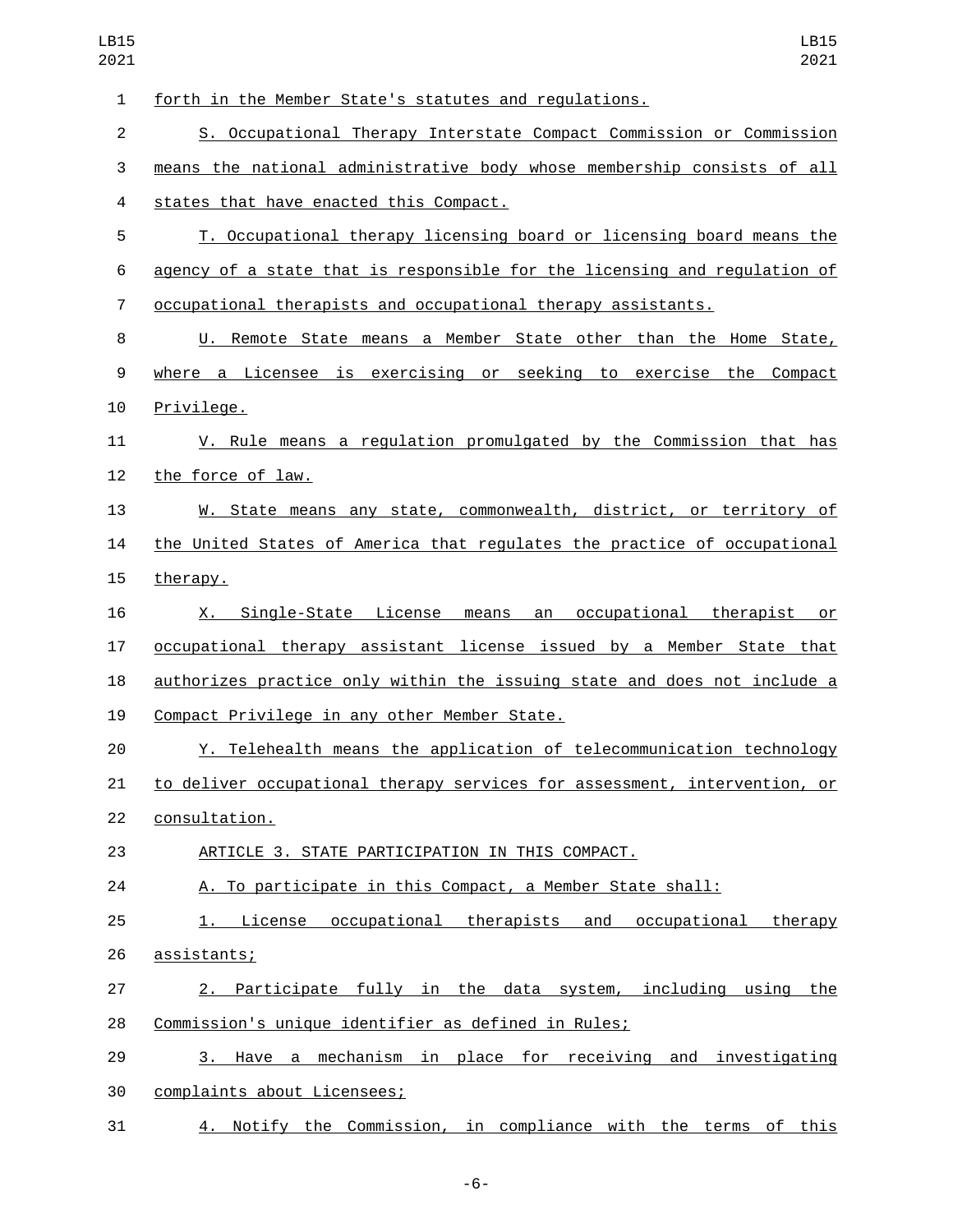Compact and Rules, of any adverse action or the availability of 2 investigative information regarding a Licensee; 5. Implement or utilize procedures for considering the criminal history records of applicants for an initial Compact Privilege. These procedures shall include the submission of fingerprints or other biometric-based information by applicants for the purpose of obtaining an applicant's criminal history record information from the Federal Bureau of Investigation and the agency responsible for retaining that state's 9 criminal records. a. A Member State shall fully implement a criminal background check requirement, within a timeframe established by Rule, by receiving the results of the Federal Bureau of Investigation record search on criminal background checks and use the results in making licensure decisions. LB15 LB15 

 b. Communication between a Member State, the Commission, and among Member States regarding the verification of eligibility for licensure through this Compact shall not include any information received from the Federal Bureau of Investigation relating to a federal criminal records check performed by a Member State under Public Law 92-544.

6. Comply with the Rules of the Commission;19

 7. Utilize only a recognized national examination as a requirement for licensure pursuant to the Rules of the Commission; and

 8. Have Continuing Competence/Education requirements as a condition 23 for license renewal.

 B. A Member State shall grant the Compact Privilege to a Licensee holding a valid unencumbered license in another Member State in accordance with the terms of this Compact and Rules.

C. Member States may charge a fee for granting a Compact Privilege.

 D. A Member State shall provide for the state's delegate to attend 29 all Commission meetings.

 E. Individuals not residing in a Member State shall continue to be able to apply for a Member State's Single-State License as provided under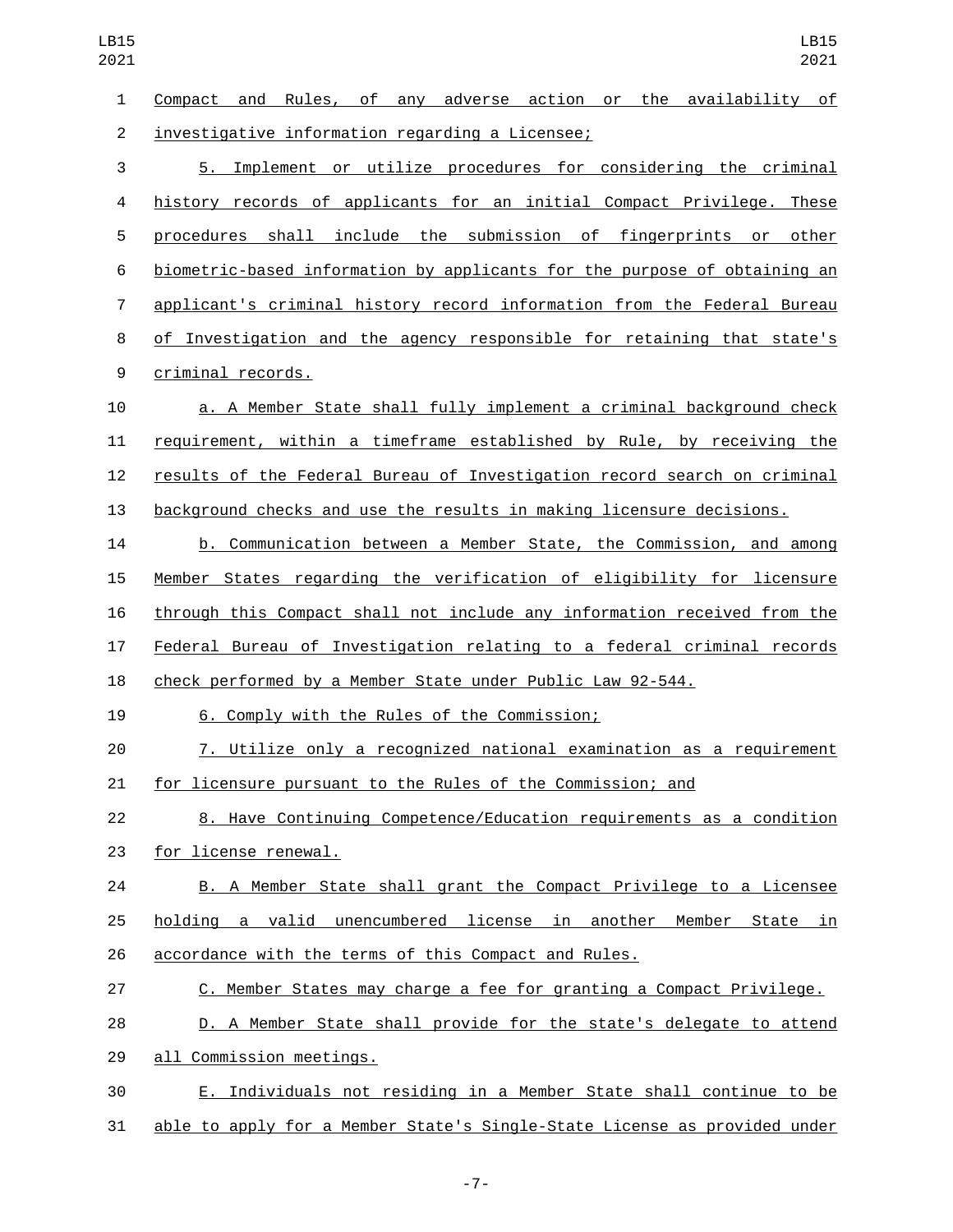the laws of each Member State. However, the Single-State License granted to these individuals shall not be recognized as granting the Compact 3 Privilege in any other Member State. F. Nothing in this Compact shall affect the requirements established by a Member State for the issuance of a Single-State License. 6 ARTICLE 4. COMPACT PRIVILEGE. A. To exercise the Compact Privilege under the terms and provisions 8 of this Compact, the Licensee shall: 1. Have a valid United States social security number or national 10 practitioner identification number; 11 2. Hold a license in the Home State; 12 3. Have no encumbrance on any state license; 4. Be eligible for a Compact Privilege in any Member State in accordance with sections D, G, and H of this Article 4; 5. Have not had any adverse action against any license or Compact 16 Privilege within the previous two years; 6. Notify the Commission that the Licensee is seeking the Compact 18 Privilege within a Remote State(s); 7. Pay any applicable fees, including any state fee, for the Compact 20 Privilege; 8. Meet any jurisprudence requirements established by the Remote State(s) in which the Licensee is seeking a Compact Privilege; and 9. Report to the Commission adverse action taken by any nonMember State within thirty days from the date the adverse action is taken. B. The Compact Privilege is valid until the expiration date of the Home State license. The Licensee must comply with the requirements of section A of this Article 4 to maintain this Compact Privilege in the 28 Remote State. C. A Licensee providing occupational therapy in a Remote State under the Compact Privilege shall function within the laws and regulations of 31 the Remote State.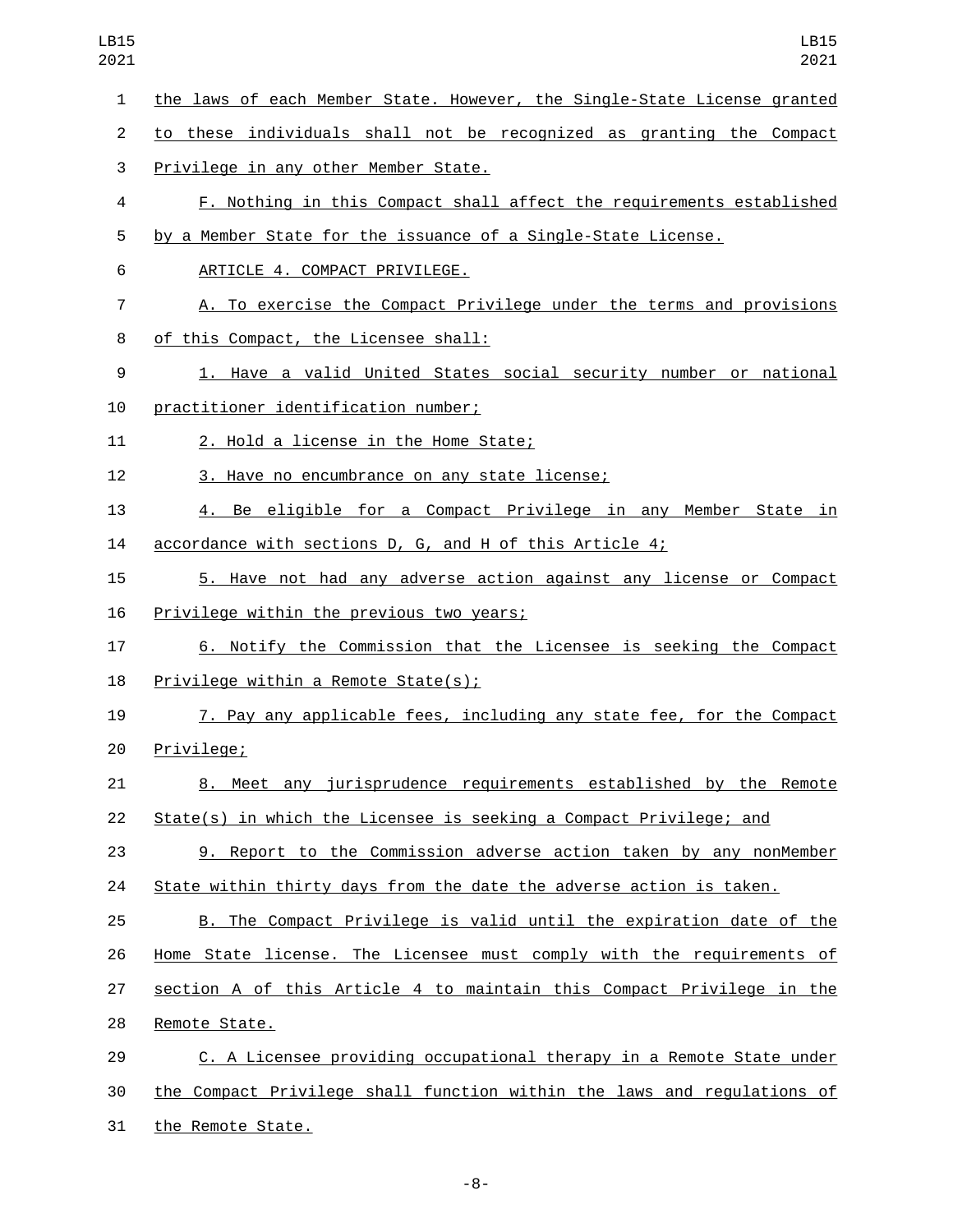| $\mathbf{1}$     | D. Occupational therapy assistants practicing in a Remote State           |
|------------------|---------------------------------------------------------------------------|
| $\overline{2}$   | shall be supervised by an occupational therapist licensed or holding a    |
| 3                | Compact Privilege in that Remote State.                                   |
| 4                | E. A Licensee providing occupational therapy in a Remote State is         |
| 5                | subject to that state's regulatory authority. A Remote State may, in      |
| 6                | accordance with due process and that state's laws, remove a Licensee's    |
| $\overline{7}$   | Compact Privilege in the Remote State for a specific period of time,      |
| 8                | impose fines, and take any other necessary actions to protect the health  |
| $\boldsymbol{9}$ | and safety of its citizens. The Licensee is not eligible for a Compact    |
| 10               | Privilege in any state until the specific time for removal has passed and |
| 11               | all fines are paid.                                                       |
| 12               | F. If a Home State license is encumbered, the Licensee shall lose         |
| 13               | the Compact Privilege in any Remote State until the following occur:      |
| 14               | 1. The Home State license is no longer encumbered; and                    |
| 15               | 2. Two years have elapsed from the date of the adverse action.            |
| 16               | G. Once an Encumbered License in the Home State is restored to good       |
| 17               | standing, the Licensee must meet the requirements of section A of this    |
| 18               | Article 4 to obtain a Compact Privilege in any Remote State.              |
| 19               | H. If a Licensee's Compact Privilege in any Remote State is removed,      |
| 20               | the individual shall lose the Compact Privilege in any other Remote State |
| 21               | until the following occur:                                                |
| 22               | 1. The specific period of time for which the Compact Privilege was        |
| 23               | removed has ended;                                                        |
| 24               | 2. All fines have been paid;                                              |
| 25               | 3. Two years have elapsed from the date of the adverse action; and        |
| 26               | 4. The Compact Privileges are reinstated or restored through a            |
| 27               | revision to the data system.                                              |
| 28               | I. If a Licensee's Compact Privilege in any Remote State is removed       |
| 29               | due to an erroneous charge, privileges shall be restored through a        |
| 30               | revision to the data system.                                              |
| 31               | J. Once the requirements of section H of this Article 4 have been         |

-9-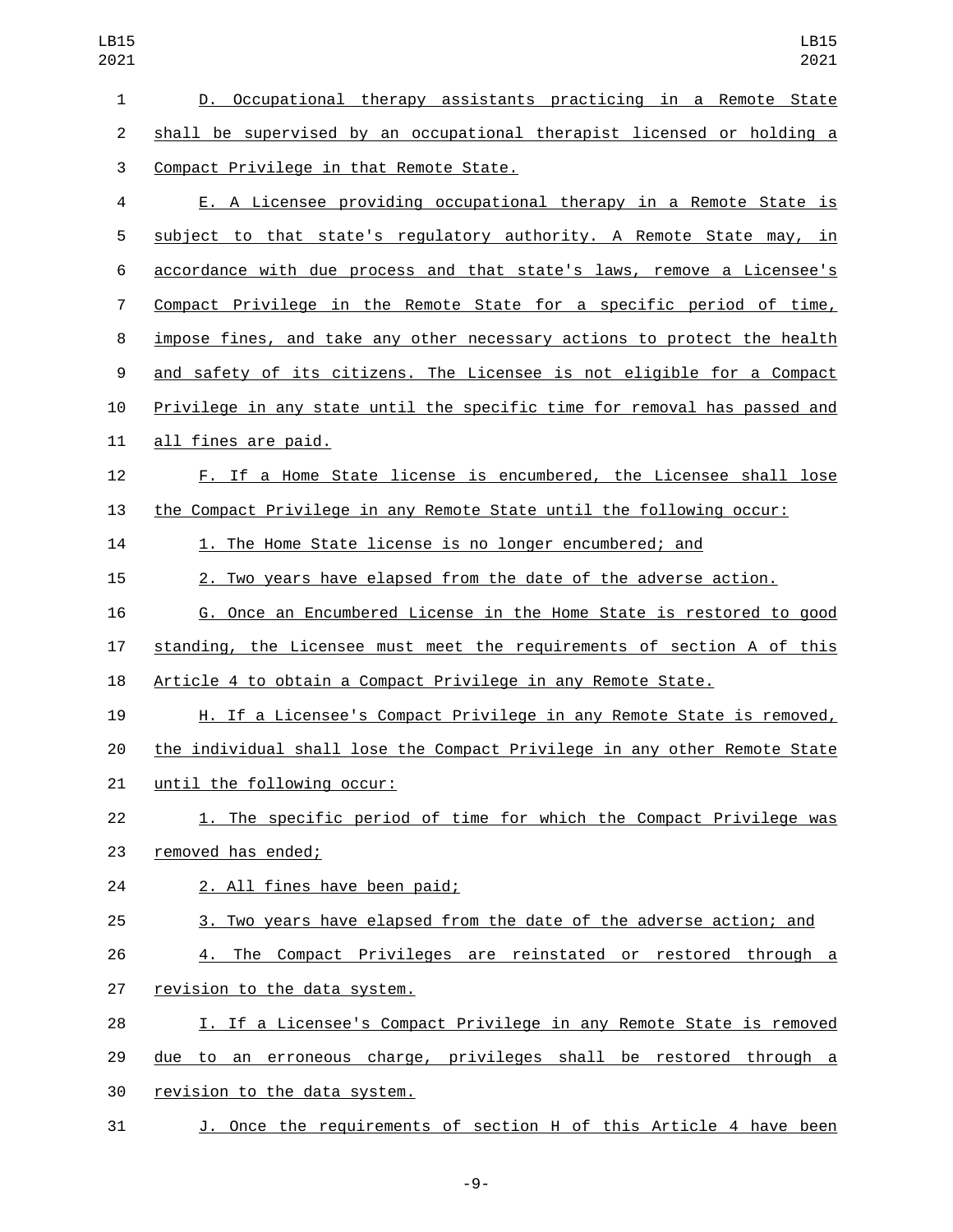met, the license must meet the requirements in section A of this Article

2 4 to obtain a Compact Privilege in a Remote State.

3 ARTICLE 5. CONVERTING COMPACT PRIVILEGES.

 A. An occupational therapist and an occupational therapy assistant may hold a license, issued by the Home State which allows for Compact 6 Privileges, in only one Member State at a time.

 B. If an occupational therapist or occupational therapy assistant changes primary state of residence by moving between two Member States:

 1. The occupational therapist or occupational therapy assistant shall notify the current and new Member States in accordance with 11 applicable Rules adopted by the Commission.

 2. The current Home State shall deactivate the current license and the new Home State shall activate the new license in accordance with 14 applicable Rules adopted by the Commission.

 3. The activation of the license in the new Home State shall be based upon the same criteria as in Article 4, which allows an occupational therapist or an occupational therapy assistant to have 18 Compact Privileges to work in a Member State.

 4. If the occupational therapist or occupational therapy assistant cannot meet the criteria in Article 4, the new Home State shall apply its requirements for issuing a new Single-State License.

 5. The occupational therapist or the occupational therapy assistant 23 shall pay all applicable fees to the new Home State in order to be issued 24 a new Home State license.

 C. If an occupational therapist or occupational therapy assistant changes primary state of residence by moving from a Member State to a nonMember State, or from a nonMember State to a Member State, the state criteria shall apply for issuance of a Single-State License in the new 29 state.

 D. Nothing in this Compact shall interfere with a Licensee's ability to hold a Single-State License in multiple states, however, for the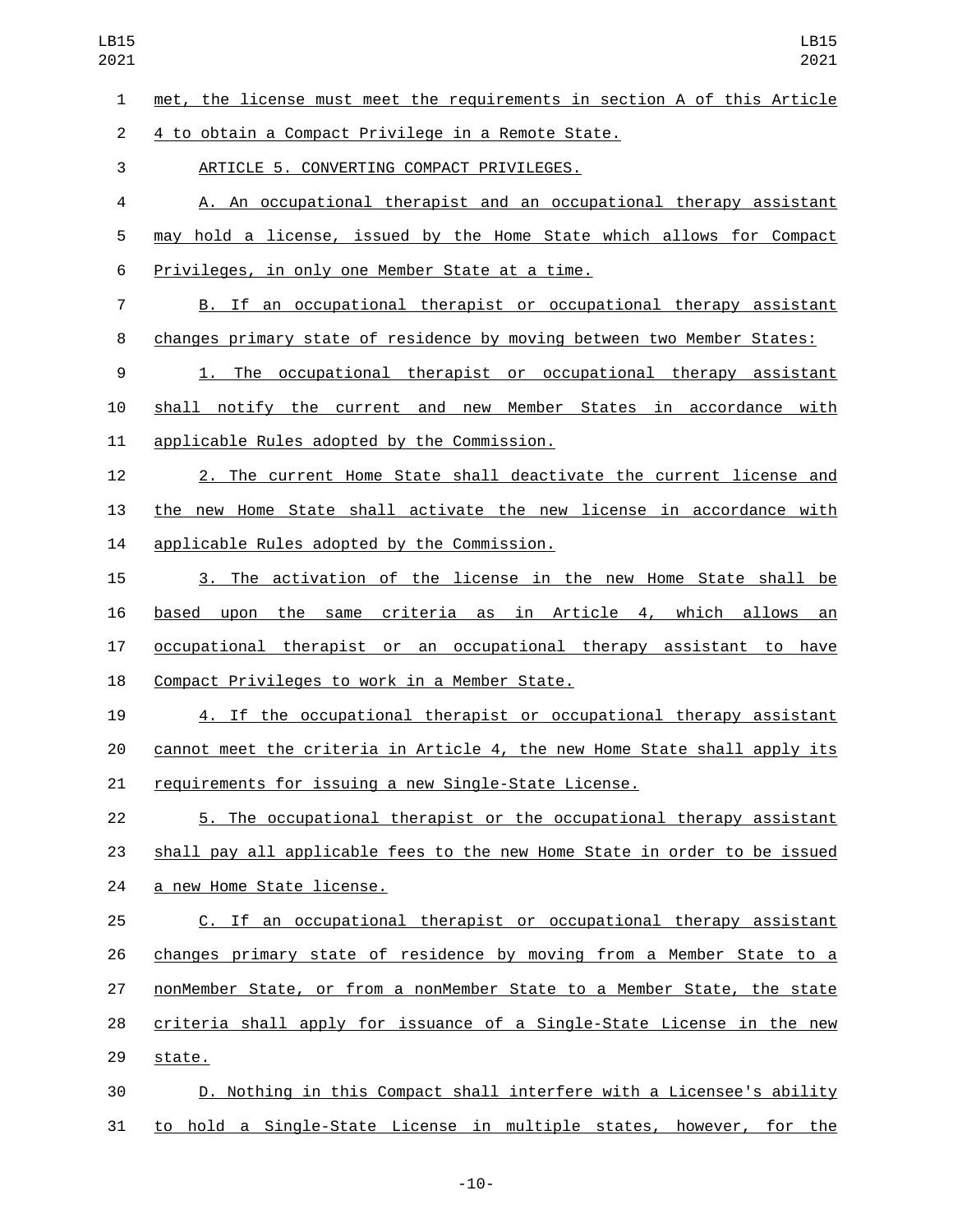| LB15<br>2021   | LB15<br>2021                                                              |
|----------------|---------------------------------------------------------------------------|
| $\mathbf{1}$   | purposes of this Compact, a Licensee shall have only one Home State       |
| $\overline{2}$ | license.                                                                  |
| 3              | E. Nothing in this Compact shall affect the requirements established      |
| 4              | by a Member State for the issuance of a Single-State License.             |
| 5              | ARTICLE 6. ACTIVE DUTY MILITARY PERSONNEL OR THEIR SPOUSES.               |
| 6              | Active duty military personnel, or their spouse, shall designate a        |
| $\overline{7}$ | Home State where the individual has a current license in good standing.   |
| 8              | The individual may retain the Home State designation during the period    |
| 9              | the service member is on active duty. Subsequent to designating a Home    |
| 10             | State, the individual shall only change their Home State through          |
| 11             | application for licensure in the new state.                               |
| 12             | ARTICLE 7. ADVERSE ACTIONS.                                               |
| 13             | A. A Home State shall have exclusive power to impose adverse action       |
| 14             | against a license issued by the Home State.                               |
| 15             | B. In addition to the other powers conferred by state law, a Remote       |
| 16             | State shall have the authority, in accordance with existing state due     |
| 17             | process law, to:                                                          |
| 18             | 1. Take adverse action against an occupational therapist's or             |
| 19             | occupational therapy assistant's Compact Privilege within that Member     |
| 20             | State.                                                                    |
| 21             | 2. Issue subpoenas for both hearings and investigations that require      |
| 22             | the attendance and testimony of witnesses as well as the production of    |
| 23             | evidence. Subpoenas issued by a licensing board in a Member State for the |
| 24             | attendance and testimony of witnesses or the production of evidence from  |
| 25             | another Member State shall be enforced in the latter state by any court   |
| 26             | of competent jurisdiction, according to the practice and procedure of     |
| 27             | that court applicable to subpoenas issued in proceedings pending before   |
| 28             | it. The issuing authority shall pay any witness fees, travel expenses,    |
| 29             | mileage, and other fees required by the service statutes of the state in  |
| 30             | which the witnesses or evidence are located.                              |
| 31             | 3. Only the Home State shall have the power to take adverse action        |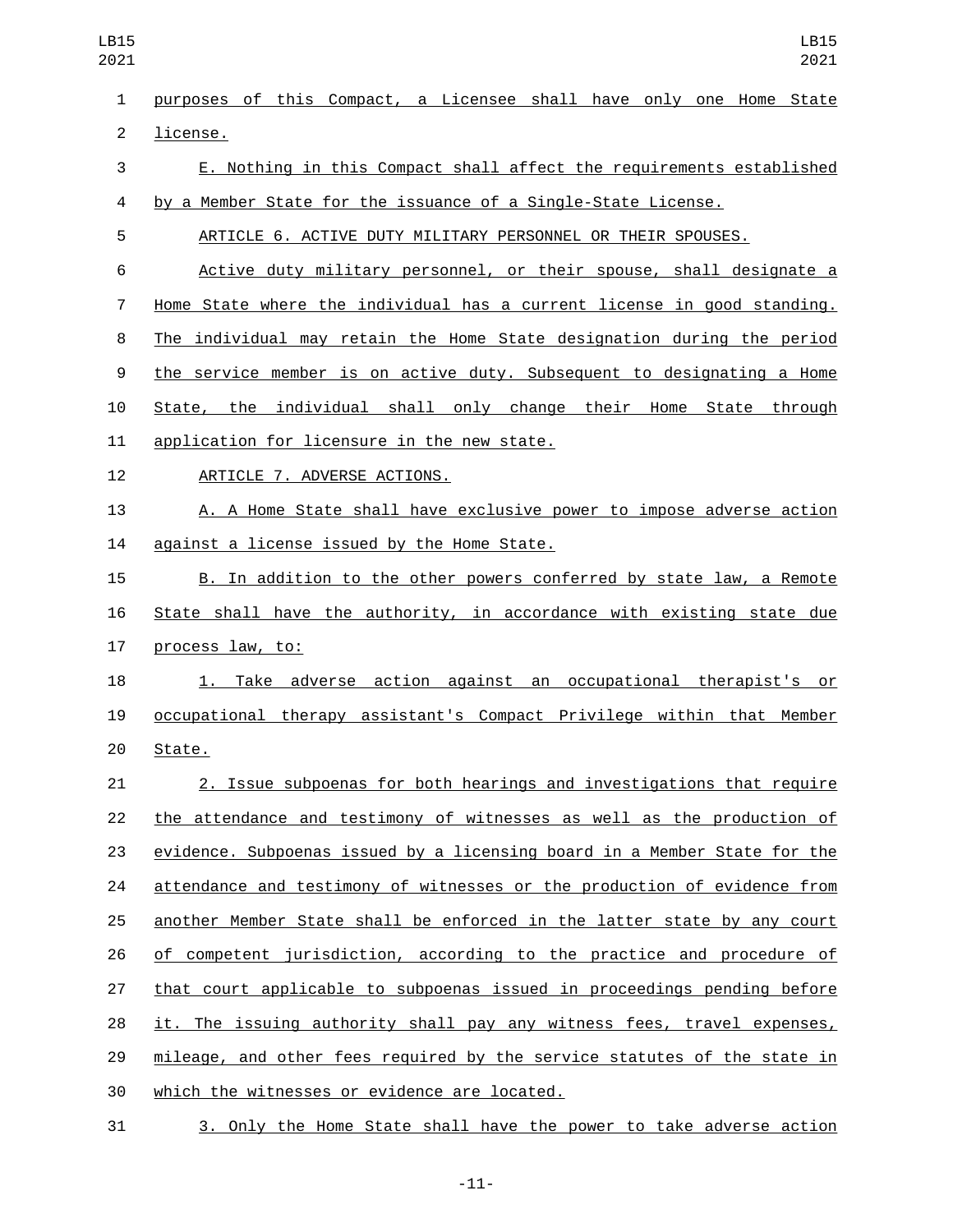against an occupational therapist's or occupational therapy assistant's 2 license issued by the Home State.

 C. For purposes of taking adverse action, the Home State shall give the same priority and effect to reported conduct received from a Member State as it would if the conduct had occurred within the Home State. In so doing, the Home State shall apply its own state laws to determine 7 appropriate action.

 D. The Home State shall complete any pending investigations of an occupational therapist or occupational therapy assistant who changes 10 primary state of residence during the course of the investigations. The Home State, where the investigations were initiated, shall also have the authority to take appropriate action and shall promptly report the conclusions of the investigations to the data system. The data system administrator of the coordinated licensure information system shall promptly notify the new Home State of any adverse actions.

 E. A Member State, if otherwise permitted by state law, may recover from the affected occupational therapist or occupational therapy assistant the costs of investigations and disposition of cases resulting from any adverse action taken against that occupational therapist or 20 occupational therapy assistant.

 F. A Member State may take adverse action based on the factual findings of the Remote State, provided that the Member State follows its 23 own procedures for taking the adverse action.

G. Joint Investigations.24

 1. In addition to the authority granted to a Member State by its respective state occupational therapy laws and regulations or other applicable State law, any Member State may participate with other Member 28 States in joint investigations of Licensees.

 2. Member States shall share any investigative, litigation, or compliance materials in furtherance of any joint or individual 31 investigation initiated under this Compact.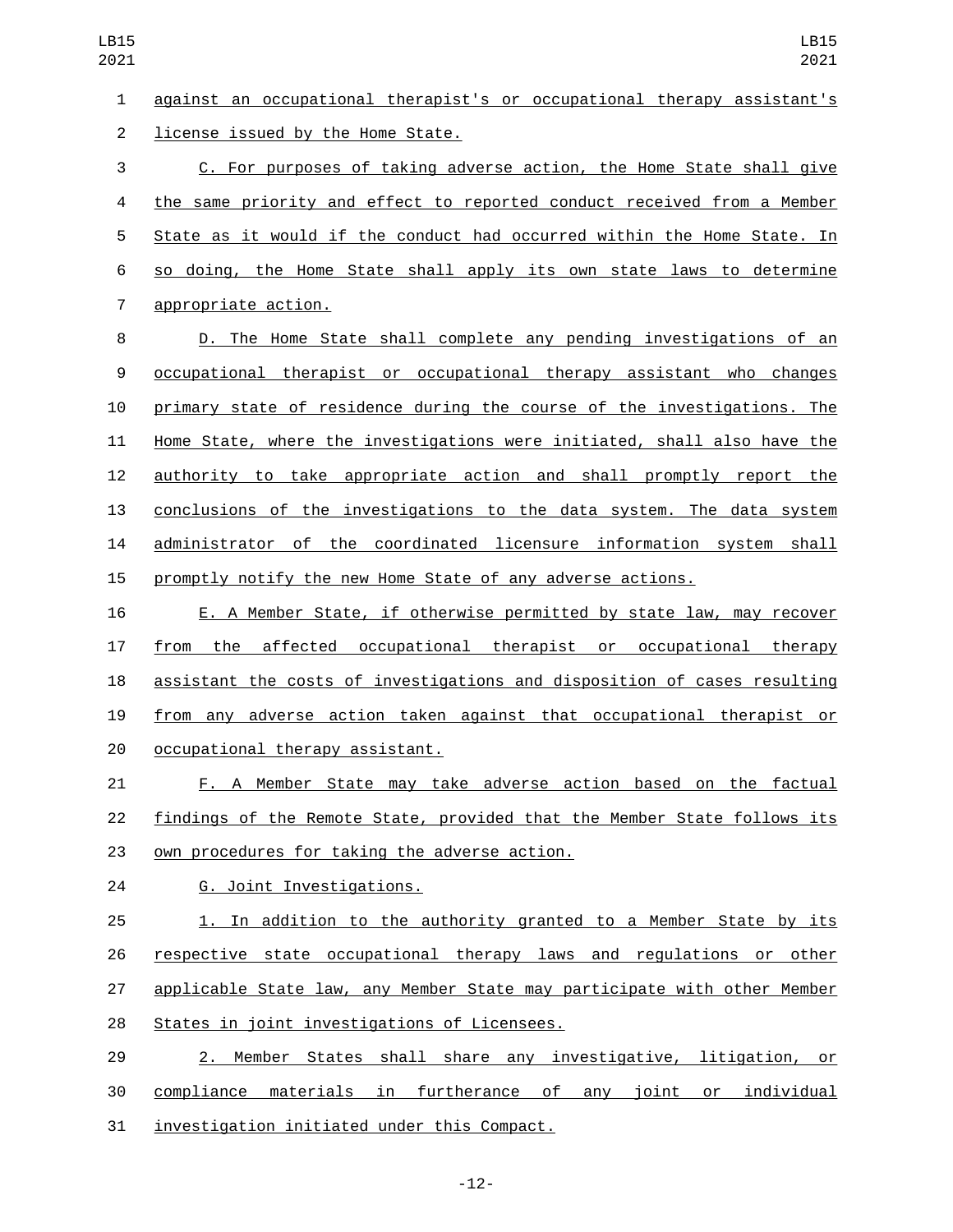| 1              | H. If an adverse action is taken by the Home State against an                             |
|----------------|-------------------------------------------------------------------------------------------|
| $\overline{2}$ | occupational therapist's or occupational therapy assistant's license, the                 |
| 3              | occupational therapist's or occupational therapy assistant's Compact                      |
| 4              | Privilege in all other Member States shall be deactivated until all                       |
| 5              | encumbrances have been removed from the state license. All Home State                     |
| 6              | disciplinary orders that impose adverse action against an occupational                    |
| $\overline{7}$ | therapist's or occupational therapy assistant's license shall include a                   |
| 8              | statement that the occupational therapist's or occupational therapy                       |
| 9              | assistant's Compact Privilege is deactivated in all Member States during                  |
| 10             | the pendency of the order.                                                                |
| 11             | I. If a Member State takes adverse action, it shall promptly notify                       |
| 12             | the administrator of the data system. The administrator of the data                       |
| 13             | system shall promptly notify the Home State of any adverse actions by                     |
| 14             | Remote States.                                                                            |
| 15             | J. Nothing in this Compact shall override a Member State's decision                       |
| 16             | that participation in an alternative program may be used in lieu of                       |
| 17             | adverse action.                                                                           |
| 18             | 0F<br><b>THE</b><br>ARTICLE 8. ESTABLISHMENT<br>OCCUPATIONAL<br>THERAPY<br><b>COMPACT</b> |
| 19             | COMMISSION.                                                                               |
|                |                                                                                           |
| 20             | A. The Member States hereby create and establish a joint public                           |
| 21             | agency known as the Occupational Therapy Interstate Compact Commission:                   |
| 22             | 1. The Commission is an instrumentality of the Compact States.                            |
| 23             | 2. Venue is proper and judicial proceedings by or against the                             |
| 24             | Commission shall be brought solely and exclusively in a court of                          |
| 25             | competent jurisdiction where the principal office of the Commission is                    |
| 26             | located. The Commission may waive venue and jurisdictional defenses to                    |
| 27             | the extent it adopts or consents to participate in alternative dispute                    |
| 28             | resolution proceedings.                                                                   |
| 29             | 3. Nothing in this Compact shall be construed to be a waiver of                           |

31 B. Membership, Voting, and Meetings.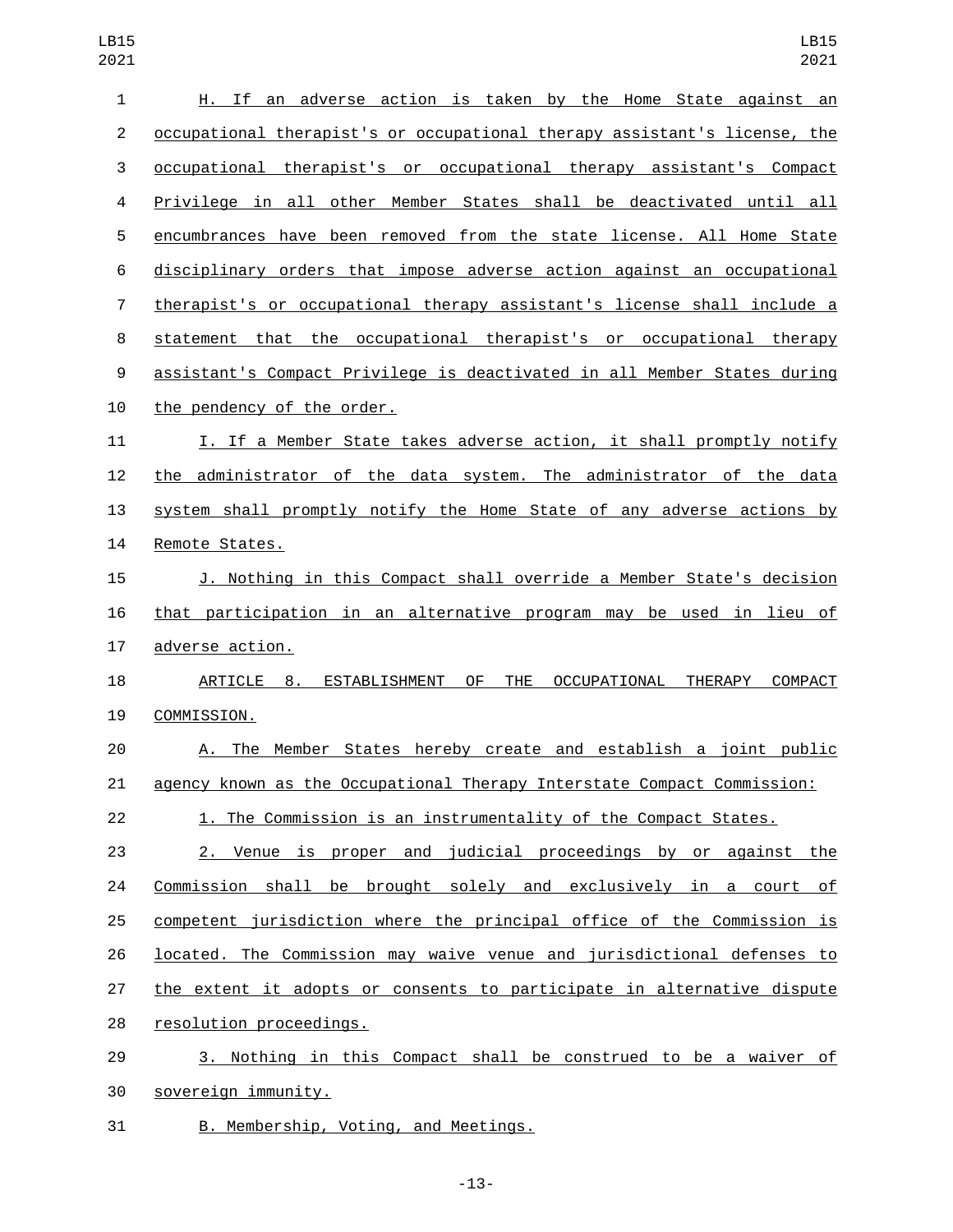| LB15<br>2021   | LB15<br>2021                                                              |
|----------------|---------------------------------------------------------------------------|
| 1              | 1. Each Member State shall have and be limited to one delegate            |
| $\overline{c}$ | selected by that Member State's licensing board.                          |
| 3              | 2. The delegate shall be a current member of the licensing board,         |
| 4              | who is an occupational therapist, occupational therapy assistant, public  |
| 5              | member, or the board administrator.                                       |
| 6              | 3. Any delegate may be removed or suspended from office as provided       |
| $\overline{7}$ | by the law of the state from which the delegate is appointed.             |
| 8              | 4. The Member State board shall fill any vacancy occurring in the         |
| 9              | Commission within sixty days.                                             |
| 10             | 5. Each delegate shall be entitled to one vote with regard to the         |
| 11             | promulgation of Rules and creation of bylaws and shall otherwise have an  |
| 12             | opportunity to participate in the business and affairs of the Commission. |
| 13             | A delegate shall vote in person or by such other means as provided in the |
| 14             | bylaws. The bylaws may provide for delegates' participation in meetings   |
| 15             | by telephone or other means of communication.                             |
| 16             | 6. The Commission shall meet at least once during each calendar           |
| 17             | year. Additional meetings shall be held as set forth in the bylaws.       |
| 18             | 7. Terms for delegates shall be three years. Delegates shall not          |
| 19             | serve more than two terms.                                                |
| 20             | C. The Commission shall have the following powers and duties:             |
| 21             | 1. Establish a Code of Ethics for the Commission;                         |
| 22             | 2. Establish the fiscal year of the Commission;                           |
| 23             | 3. Establish bylaws;                                                      |
| 24             | 4. Maintain its financial records in accordance with the bylaws;          |
| 25             | 5. Meet and take such actions as are consistent with the provisions       |
| 26             | of this Compact and the bylaws;                                           |
| 27             | 6. Promulgate uniform Rules to facilitate and<br>coordinate               |
| 28             | implementation and administration of this Compact. The Rules shall have   |
| 29             | the force and effect of law and shall be binding in all Member States;    |
| 30             | 7. Bring and prosecute legal proceedings or actions in the name of        |
| 31             | the Commission, provided that the standing of any state licensing board   |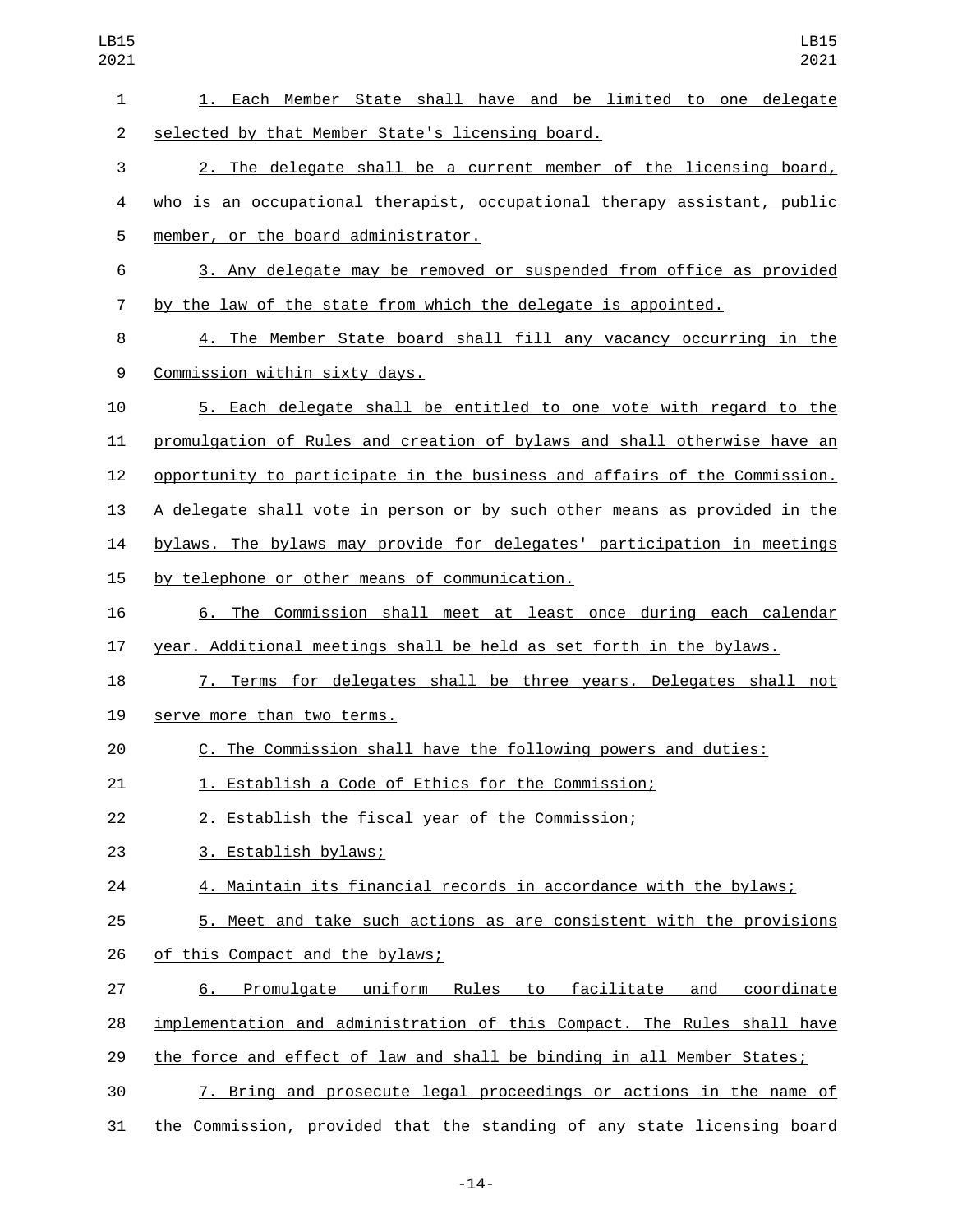| L<br>вT |  |
|---------|--|
| ر⊢ن     |  |

to sue or be sued under applicable law shall not be affected;

8. Purchase and maintain insurance and bonds;2

9. Borrow, accept, or contract for services of personnel, including,

4 but not limited to, employees of a Member State;

 10. Hire employees, elect or appoint officers, fix compensation, define duties, grant such individuals appropriate authority to carry out the purposes of this Compact, and to establish the Commission's personnel policies and programs relating to conflicts of interest, qualifications 9 of personnel, and other related personnel matters;

 11. Accept any and all appropriate donations and grants of money, equipment, supplies, materials, and services, and to receive, utilize, and dispose of the same; provided that at all times the Commission shall avoid any appearance of impropriety or conflict of interest;

 12. Lease, purchase, accept appropriate gifts or donations of, or otherwise to own, hold, improve, or use, any property, real, personal, or mixed; provided that at all times the Commission shall avoid any

17 appearance of impropriety;

 13. Sell, convey, mortgage, pledge, lease, exchange, abandon, or otherwise dispose of any property real, personal, or mixed;

14. Establish a budget and make expenditures;

21 15. Borrow money;

 16. Appoint committees, including standing committees composed of members, state regulators, state legislators or their representatives, 24 and consumer representatives, and such other interested persons as may be 25 designated in this Compact and the bylaws;

26 17. Provide and receive information from, and cooperate with, law

27 enforcement agencies;

18. Establish and elect an executive committee; and

19. Perform such other functions as may be necessary or appropriate

to achieve the purposes of this Compact consistent with the state

regulation of occupational therapy licensure and practice.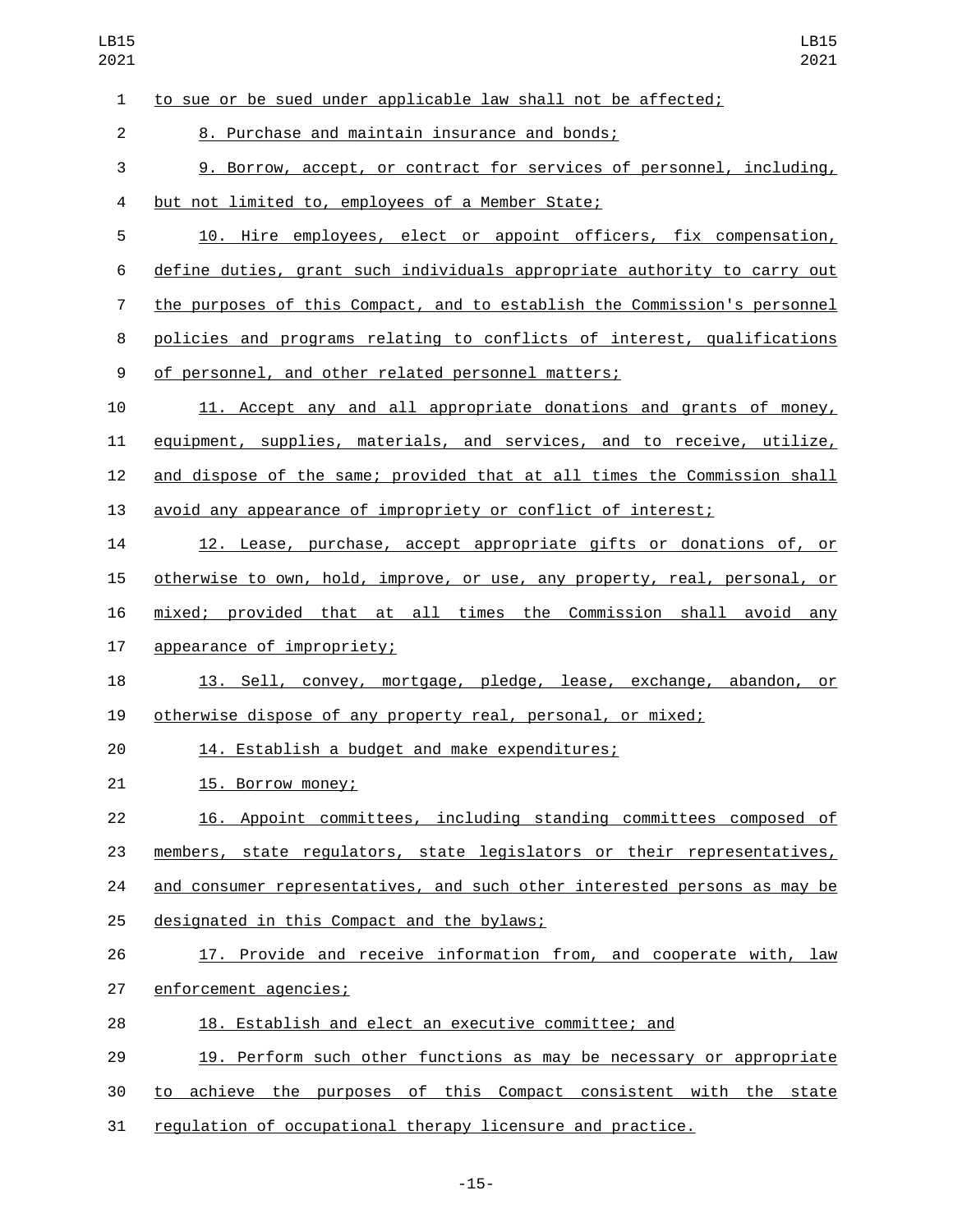| LB15<br>2021   | LB15<br>2021                                                             |
|----------------|--------------------------------------------------------------------------|
| $\mathbf{1}$   | D. The Executive Committee.                                              |
| $\overline{c}$ | The executive committee shall have the power to act on behalf of the     |
| 3              | Commission according to the terms of this Compact.                       |
| 4              | 1. The executive committee shall be composed of nine members:            |
| 5              | a. Seven voting members who are elected by the Commission from the       |
| 6              | current membership of the Commission;                                    |
| $\overline{7}$ | b. One ex officio, nonvoting member from a recognized national           |
| 8              | occupational therapy professional association; and                       |
| 9              | c. One ex officio, nonvoting member from a recognized national           |
| 10             | occupational therapy certification organization.                         |
| 11             | 2. The ex officio members will be selected by their respective           |
| 12             | <u>organizations.</u>                                                    |
| 13             | 3. The Commission may remove any member of the executive committee       |
| 14             | as provided in bylaws.                                                   |
| 15             | 4. The executive committee shall meet at least annually.                 |
| 16             | The executive committee shall have the following duties and<br>5.        |
| 17             | responsibilities:                                                        |
| 18             | a. Recommend to the entire Commission changes to the Rules<br>or         |
| 19             | bylaws, changes to this Compact, fees paid by Member States such as      |
| 20             | annual dues, and any Commission Compact fee charged to Licensees for the |
| 21             | Compact Privilege;                                                       |
| 22             | b. Ensure Compact administration services are appropriately              |
| 23             | provided, contractual or otherwise;                                      |
| 24             | c. Prepare and recommend the budget;                                     |
| 25             | d. Maintain financial records on behalf of the Commission;               |
| 26             | e. Monitor Compact compliance of Member States and provide               |
| 27             | compliance reports to the Commission;                                    |
| 28             | f. Establish additional committees as necessary; and                     |
| 29             | g. Other duties as provided in Rules or bylaws.                          |
| 30             | E. Meetings of the Commission.                                           |
| 31             | 1. All meetings shall be open to the public, and public notice of        |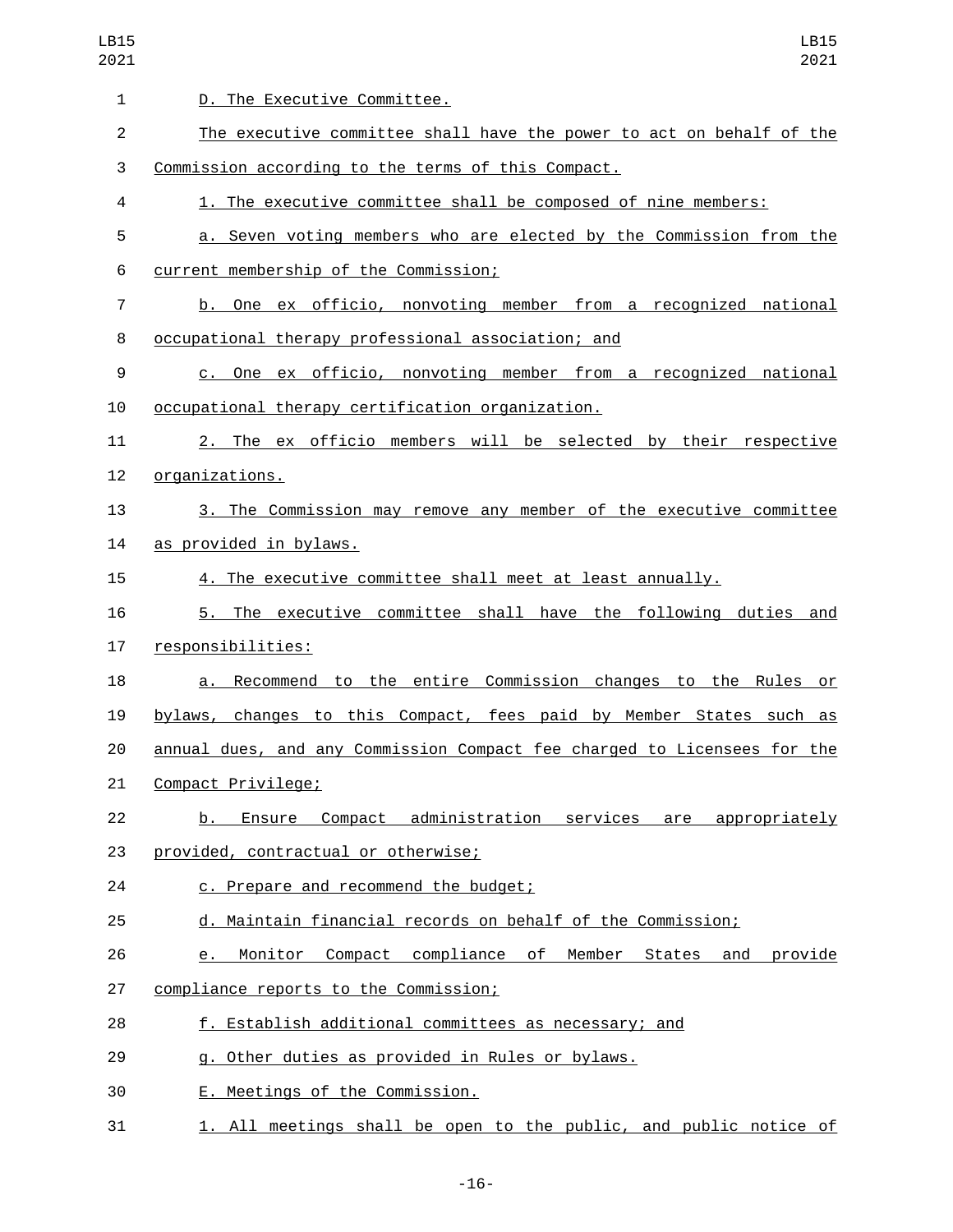| $\mathbf{1}$   | meetings shall be given in the same manner as required under the         |
|----------------|--------------------------------------------------------------------------|
| $\overline{2}$ | Rulemaking provisions in Article 10.                                     |
| 3              | 2. The Commission or the executive committee or other committees of      |
| 4              | the Commission may convene in a closed, nonpublic meeting if the         |
| 5              | Commission or executive committee or other committees of the Commission  |
| $6\phantom{1}$ | must discuss:                                                            |
| $\overline{7}$ | a. Noncompliance of a Member State with its obligations under this       |
| 8              | Compact;                                                                 |
| 9              | b. The employment, compensation, discipline, or other matters,           |
| 10             | practices, or procedures related to specific employees or other matters  |
| 11             | related to the Commission's internal personnel practices and procedures; |
| 12             | c. Current, threatened, or reasonably anticipated litigation;            |
| 13             | d. Negotiation of contracts for the purchase, lease, or sale of          |
| 14             | goods, services, or real estate;                                         |
| 15             | e. Accusing any person of a crime or formally censuring any person;      |
| 16             | Disclosure of trade secrets or commercial or financial<br>f.             |
| 17             | information that is privileged or confidential;                          |
| 18             | g. Disclosure of information of a personal nature where disclosure       |
| 19             | would constitute a clearly unwarranted invasion of personal privacy;     |
| 20             | h. Disclosure of investigative records compiled for law enforcement      |
| 21             | purposes;                                                                |
| 22             | i. Disclosure of information related to any investigative reports        |
| 23             | prepared by or on behalf of or for use of the Commission or other        |
| 24             | committee charged with responsibility of investigation or determination  |
| 25             | of compliance issues pursuant to this Compact; or                        |
| 26             | j. Matters specifically exempted from disclosure by federal or           |
| 27             | Member State statute.                                                    |
| 28             | 3. If a meeting, or portion of a meeting, is closed pursuant to this     |
| 29             | provision, the Commission's legal counsel or designee shall certify that |
| 30             | the meeting may be closed and shall reference each relevant exempting    |
| 31             | provision.                                                               |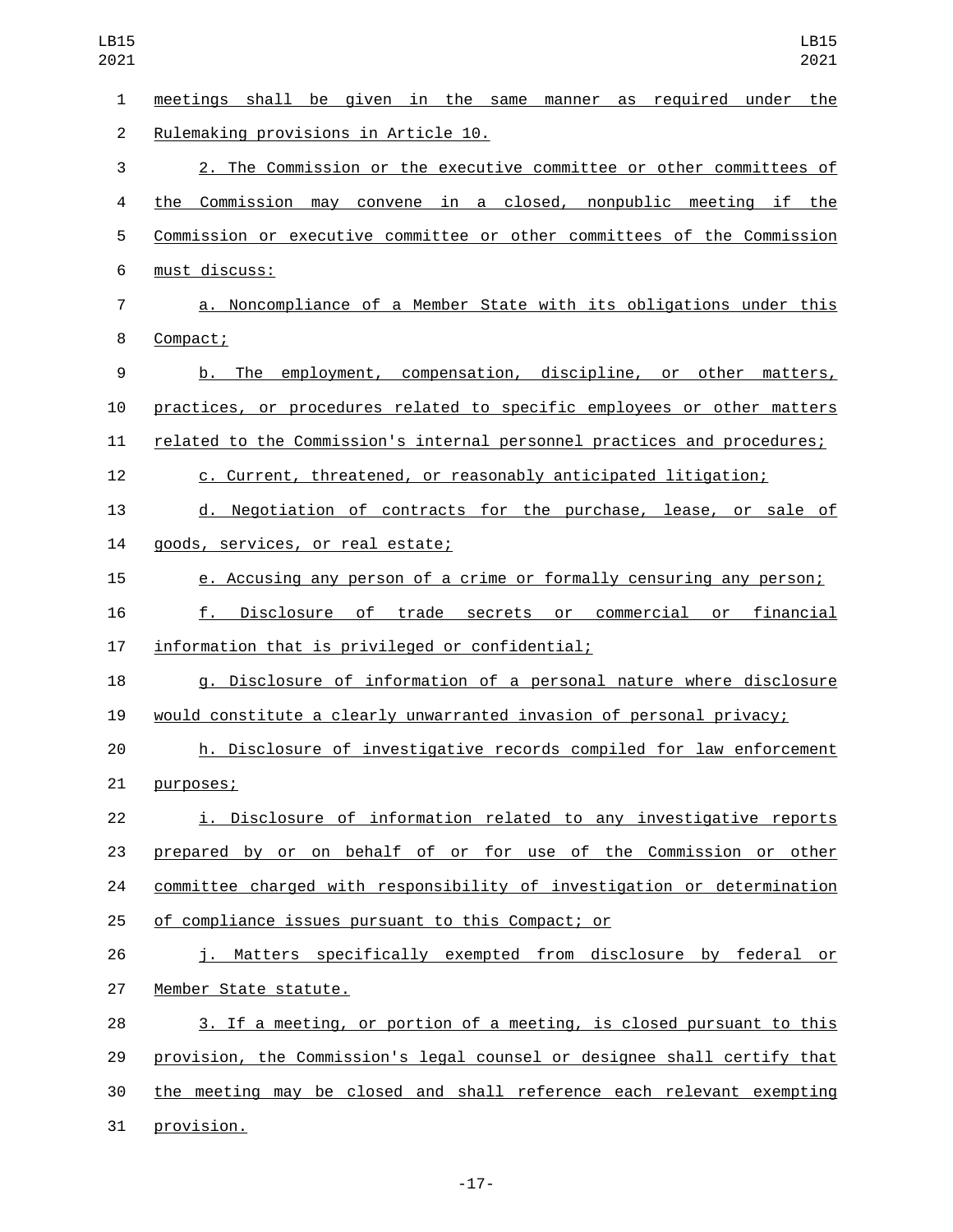| 1  | 4. The Commission shall keep minutes that fully and clearly describe      |
|----|---------------------------------------------------------------------------|
| 2  | all matters discussed in a meeting and shall provide a full and accurate  |
| 3  | summary of actions taken, and the reasons therefor, including a           |
| 4  | description of the views expressed. All documents considered in           |
| 5  | connection with an action shall be identified in such minutes. All        |
| 6  | minutes and documents of a closed meeting shall remain under seal,        |
| 7  | subject to release by a majority vote of the Commission or order of a     |
| 8  | court of competent jurisdiction.                                          |
| 9  | F. Financing of the Commission.                                           |
| 10 | 1. The Commission shall pay, or provide for the payment of, the           |
| 11 | reasonable expenses of its establishment, organization, and ongoing       |
| 12 | activities.                                                               |
| 13 | 2. The Commission may accept any and all appropriate revenue              |
| 14 | sources, donations, and grants of money, equipment, supplies, materials,  |
| 15 | and services.                                                             |
| 16 | 3. The Commission may levy on and collect an annual assessment from       |
| 17 | each Member State or impose fees on other parties to cover the cost of    |
| 18 | the operations and activities of the Commission and its staff, which must |
| 19 | be in a total amount sufficient to cover its annual budget as approved by |
| 20 | the Commission each year for which revenue is not provided by other       |
| 21 | sources. The aggregate annual assessment amount shall be allocated based  |
| 22 | upon a formula to be determined by the Commission, which shall promulgate |
| 23 | a Rule binding upon all Member States.                                    |
| 24 | 4. The Commission shall not incur obligations of any kind prior to        |
| 25 | securing the funds adequate to meet the same; nor shall the Commission    |
| 26 | pledge the credit of any of the Member States, except by and with the     |
| 27 | authority of the Member State.                                            |
| 28 | 5. The Commission shall keep accurate accounts of all receipts and        |
| 29 | disbursements. The receipts and disbursements of the Commission shall be  |
| 30 | subject to the audit and accounting procedures established under its      |

bylaws. However, all receipts and disbursements of funds handled by the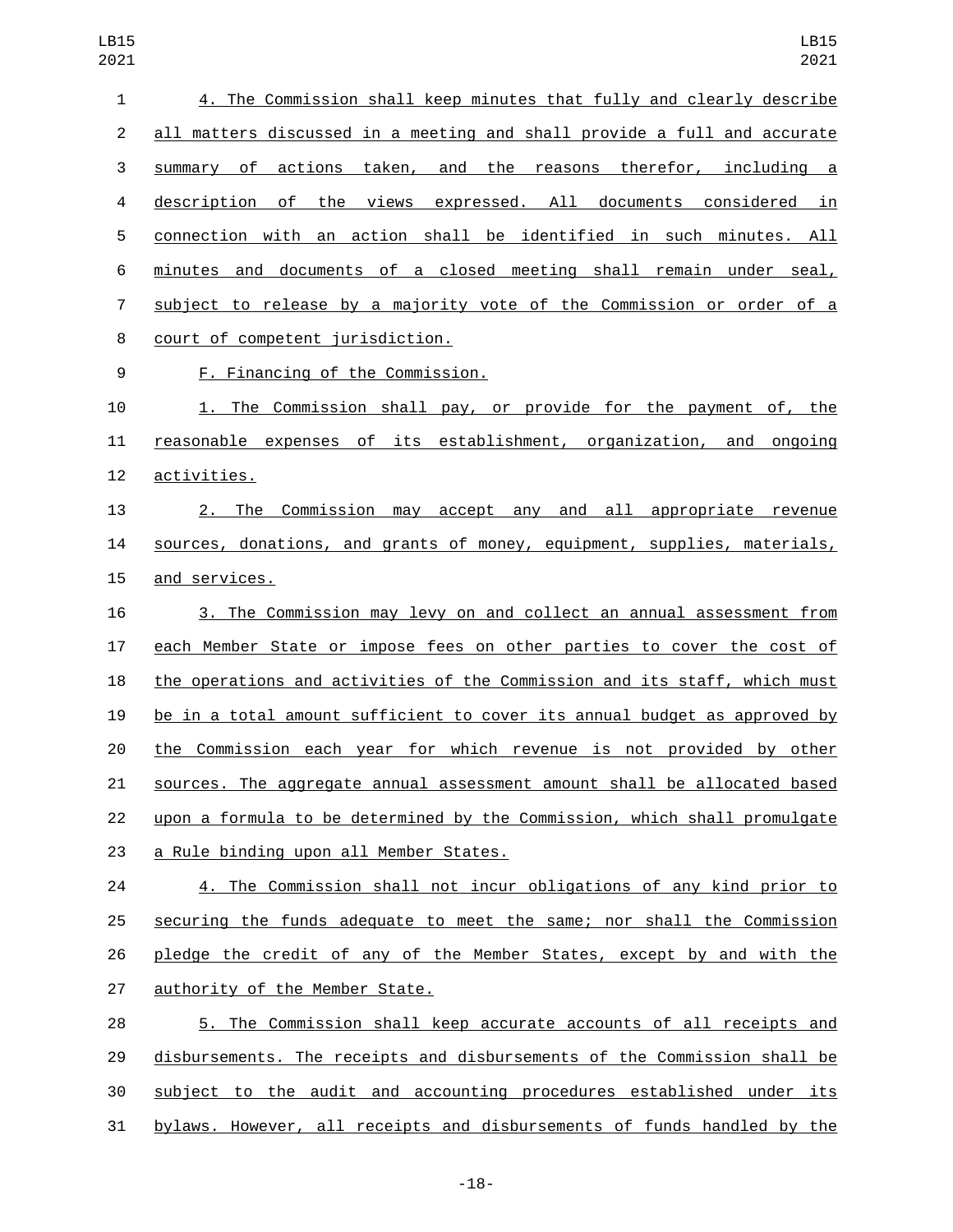Commission shall be audited yearly by a certified or licensed public accountant, and the report of the audit shall be included in and become

part of the annual report of the Commission.3

G. Qualified Immunity, Defense, and Indemnification.

 1. The members, officers, executive director, employees, and representatives of the Commission shall be immune from suit and liability, either personally or in their official capacity, for any claim for damage to or loss of property or personal injury or other civil liability caused by or arising out of any actual or alleged act, error, 10 or omission that occurred, or that the person against whom the claim is made had a reasonable basis for believing occurred within the scope of Commission employment, duties, or responsibilities; provided that nothing in this paragraph shall be construed to protect any such person from suit or liability for any damage, loss, injury, or liability caused by the intentional or willful or wanton misconduct of that person.

 2. The Commission shall defend any member, officer, executive director, employee, or representative of the Commission in any civil action seeking to impose liability arising out of any actual or alleged act, error, or omission that occurred within the scope of Commission employment, duties, or responsibilities, or that the person against whom the claim is made had a reasonable basis for believing occurred within the scope of Commission employment, duties, or responsibilities; provided that nothing herein shall be construed to prohibit that person from retaining his or her own counsel; and provided further, that the actual 25 or alleged act, error, or omission did not result from that person's 26 intentional or willful or wanton misconduct.

 3. The Commission shall indemnify and hold harmless any member, 28 officer, executive director, employee, or representative of the Commission for the amount of any settlement or judgment obtained against that person arising out of any actual or alleged act, error, or omission that occurred within the scope of Commission employment, duties, or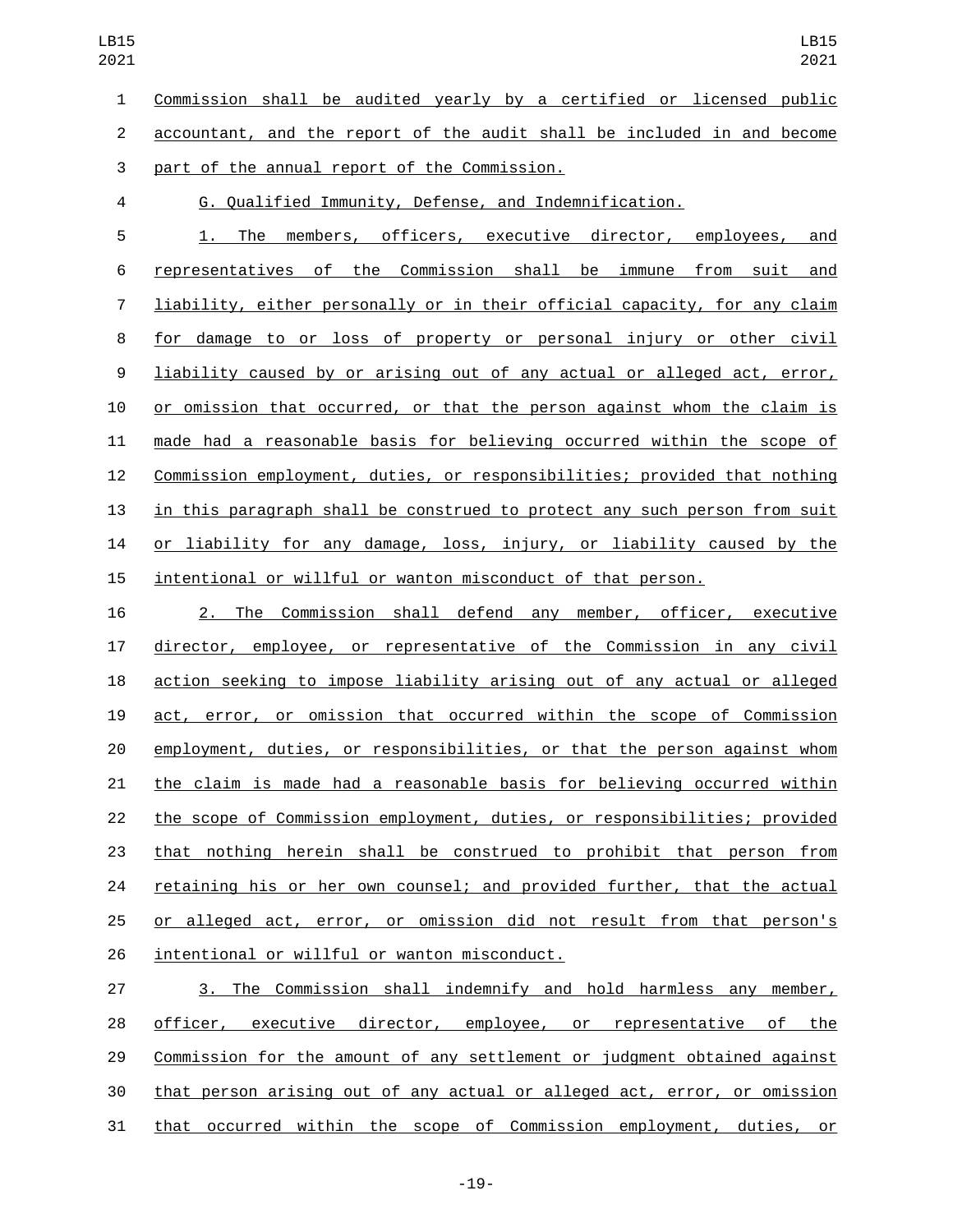| $\mathbf{1}$   | responsibilities, or that such person had a<br>basis for<br>reasonable   |
|----------------|--------------------------------------------------------------------------|
| $\overline{2}$ | believing occurred within the scope of Commission employment, duties, or |
| 3              | responsibilities; provided that the actual or alleged act, error, or     |
| 4              | omission did not result from the intentional or willful or wanton        |
| 5              | misconduct of that person.                                               |
| 6              | ARTICLE 9. DATA SYSTEM.                                                  |
| 7              | A. The Commission shall provide for the development, maintenance,        |
| 8              | utilization of a coordinated data base and reporting system<br>and       |
| 9              | containing licensure, adverse action, and investigative information on   |
| 10             | all licensed individuals in Member States.                               |
| 11             | B. A Member State shall submit a uniform data set to the data system     |
| 12             | on all individuals to whom this Compact is applicable as required by the |
| 13             | Rules of the Commission, including:                                      |
| 14             | 1. Identifying information;                                              |
| 15             | 2. Licensure data;                                                       |
| 16             | 3. Adverse actions against a license or Compact Privilege;               |
| 17             | Nonconfidential information related to alternative program<br>4.         |
| 18             | participation;                                                           |
| 19             | 5. Any denial of application for licensure, and the reason for such      |
| 20             | denial;                                                                  |
| 21             | 6. Other information that may facilitate the administration of this      |
| 22             | Compact, as determined by the Rules of the Commission; and               |
| 23             | 7. Current significant investigative information.                        |
| 24             | C. Investigative information pertaining to a Licensee in any Member      |
| 25             | State will only be available to other Member States.                     |
| 26             | D. The Commission shall promptly notify all Member States of any         |
| 27             | adverse action taken against a Licensee or an individual applying for a  |
| 28             | license. Adverse action information pertaining to a Licensee in any      |
| 29             | Member State will be available to any other Member State.                |
| 30             | Member States contributing information to the data system may<br>E.,     |
| 31             | designate information that may not be shared with the public without the |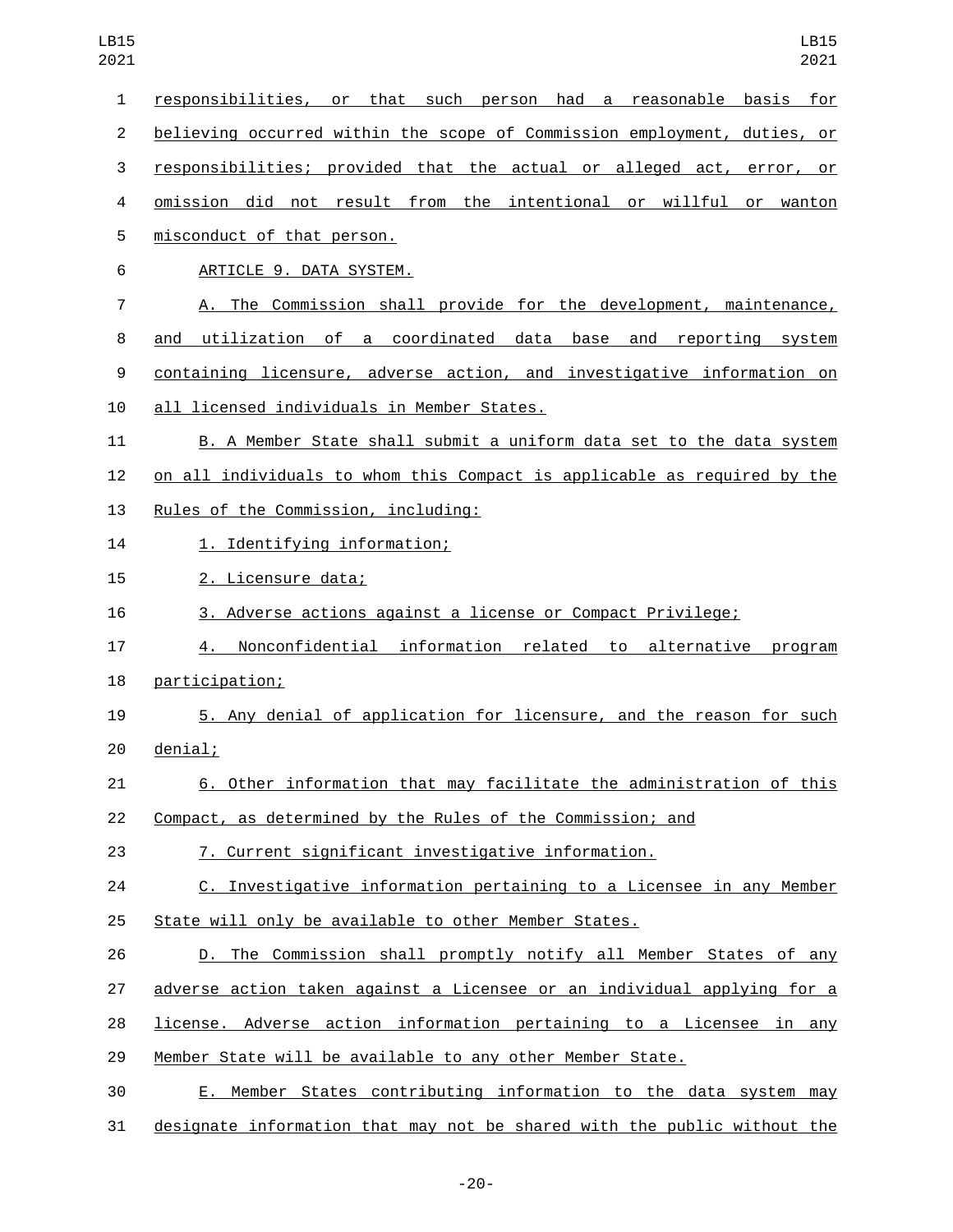| 1  | express permission of the contributing state.                                   |
|----|---------------------------------------------------------------------------------|
| 2  | F. Any information submitted to the data system that is subsequently            |
| 3  | required to be expunged by the laws of the Member State contributing the        |
| 4  | information shall be removed from the data system.                              |
| 5  | ARTICLE 10. RULEMAKING.                                                         |
| 6  | A. The Commission shall exercise its Rulemaking powers pursuant to              |
| 7  | the criteria set forth in this Article and the Rules adopted thereunder.        |
| 8  | Rules and amendments shall become binding as of the date specified in           |
| 9  | each Rule or amendment.                                                         |
| 10 | B. If a majority of the legislatures of the Member States rejects a             |
| 11 | <u>Rule, by enactment of a statute or resolution in the same manner used to</u> |
| 12 | adopt this Compact within four years of the date of adoption of the Rule,       |
| 13 | then such Rule shall have no further force and effect in any Member             |
| 14 | State.                                                                          |
| 15 | C. Rules or amendments to the Rules shall be adopted at a regular or            |
| 16 | special meeting of the Commission.                                              |
| 17 | D. Prior to promulgation and adoption of a final Rule or Rules by               |
| 18 | the Commission, and at least thirty days in advance of the meeting at           |
| 19 | which the Rule will be considered and voted upon, the Commission shall          |
| 20 | file a Notice of Proposed Rulemaking:                                           |
| 21 | 1. On the web site of the Commission or other publicly accessible               |
| 22 | platform; and                                                                   |
| 23 | 2. On the web site of each Member State occupational therapy                    |
| 24 | licensing board or other publicly accessible platform or the publication        |
| 25 | in which each State would otherwise publish proposed Rules.                     |
| 26 | E. The Notice of Proposed Rulemaking shall include:                             |
| 27 | 1. The proposed time, date, and location of the meeting in which the            |
| 28 | Rule will be considered and voted upon;                                         |
| 29 | 2. The text of the proposed Rule or amendment and the reason for the            |
| 30 | proposed Rule;                                                                  |
| 31 | 3. A request for comments on the proposed Rule from any interested              |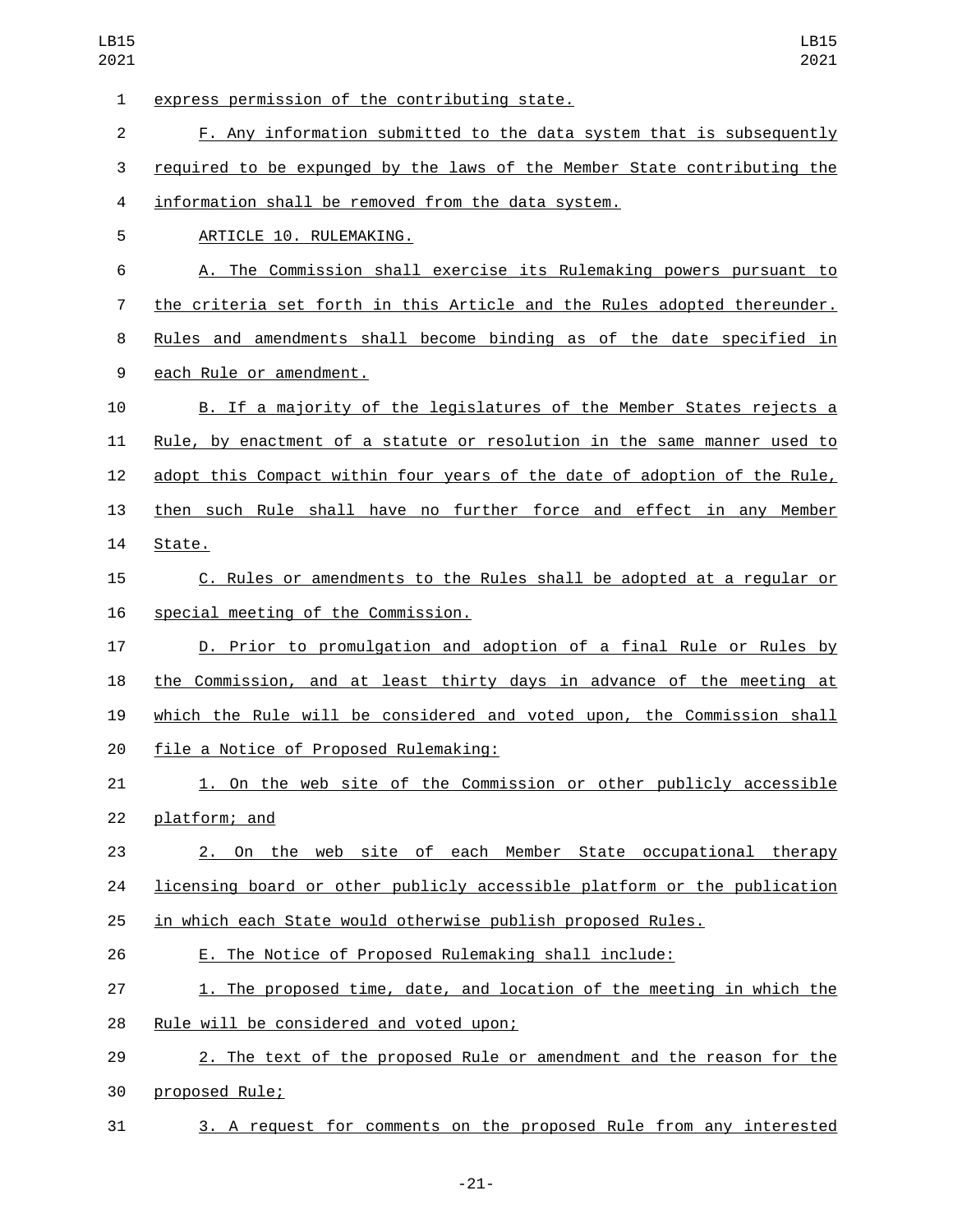| $\mathbf 1$    | person; and                                                              |
|----------------|--------------------------------------------------------------------------|
| $\overline{2}$ | 4. The manner in which interested persons may submit notice to the       |
| 3              | Commission of their intention to attend the public hearing and any       |
| $\overline{4}$ | written comments.                                                        |
| 5              | F. Prior to adoption of a proposed Rule, the Commission shall allow      |
| 6              | persons to submit written data, facts, opinions, and arguments, which    |
| 7              | shall be made available to the public.                                   |
| 8              | G. The Commission shall grant an opportunity for a public hearing        |
| 9              | before it adopts a Rule or amendment if a hearing is requested by:       |
| 10             | 1. At least twenty-five persons;                                         |
| 11             | 2. A State or federal governmental subdivision or agency; or             |
| 12             | 3. An association or organization having at least twenty-five            |
| 13             | members.                                                                 |
| 14             | H. If a hearing is held on the proposed Rule or amendment, the           |
| 15             | Commission shall publish the place, time, and date of the scheduled      |
| 16             | public hearing. If the hearing is held via electronic means, the         |
| 17             | Commission shall publish the mechanism for access to the electronic      |
| 18             | hearing.                                                                 |
| 19             | 1. All persons wishing to be heard at the hearing shall notify the       |
| 20             | executive director of the Commission or other designated member in       |
| 21             | writing of their desire to appear and testify at the hearing not less    |
| 22             | than five business days before the scheduled date of the hearing.        |
| 23             | 2. Hearings shall be conducted in a manner providing each person who     |
| 24             | wishes to comment a fair and reasonable opportunity to comment orally or |
| 25             | in writing.                                                              |
| 26             | 3. All hearings will be recorded. A copy of the recording will be        |
| 27             | made available on request.                                               |
| 28             | 4. Nothing in this Article shall be construed as requiring a             |
| 29             | separate hearing on each Rule.                                           |
| 30             | Rules may be grouped for the convenience of the Commission at            |
| 31             | hearings required by this Article.                                       |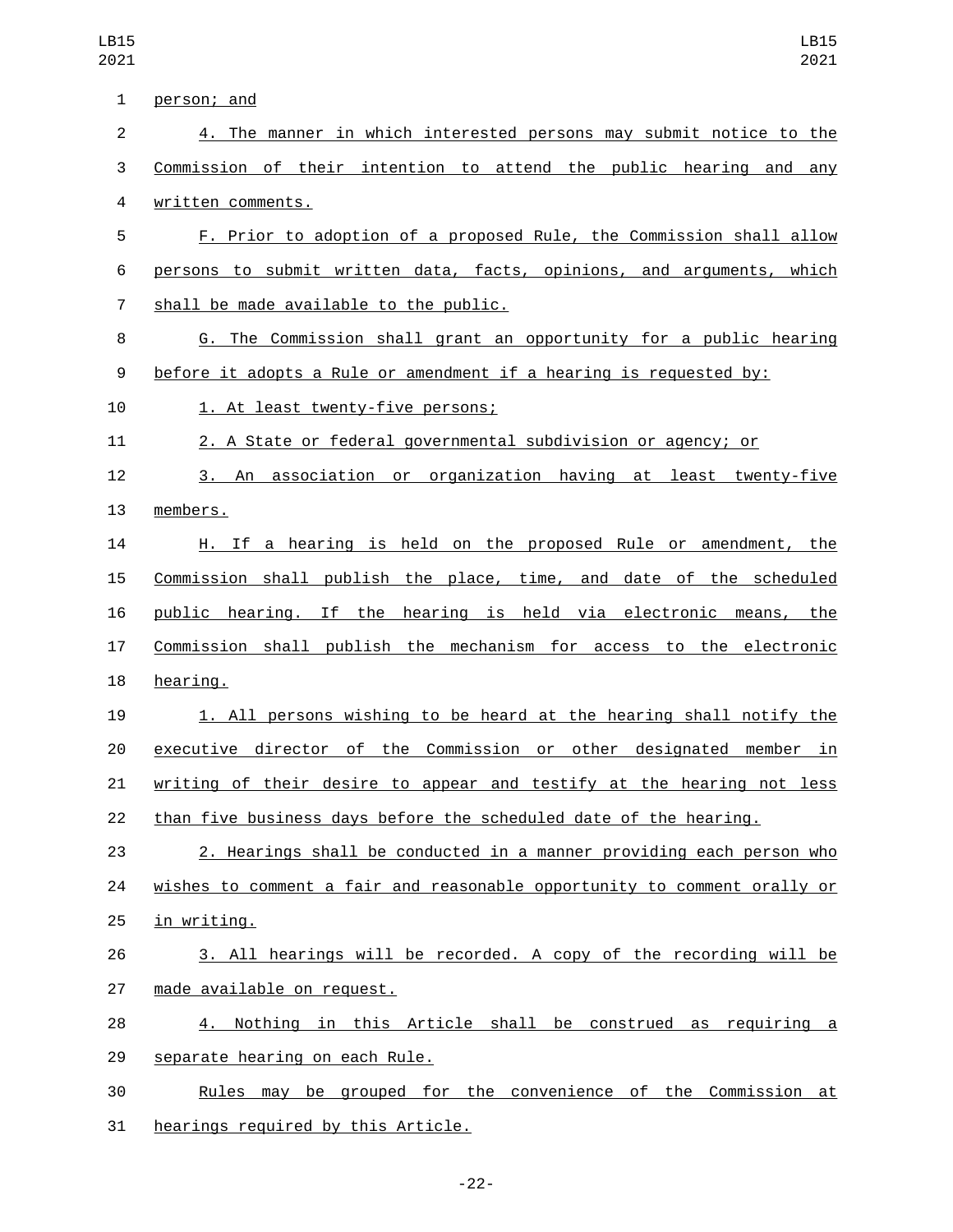I. Following the scheduled hearing date, or by the close of business on the scheduled hearing date if the hearing was not held, the Commission shall consider all written and oral comments received.

 J. If no written notice of intent to attend the public hearing by interested parties is received, the Commission may proceed with promulgation of the proposed Rule without a public hearing.

 K. The Commission shall, by majority vote of all members, take final action on the proposed Rule and shall determine the effective date of the Rule, if any, based on the Rulemaking record and the full text of the 10 Rule.

 L. Upon determination that an emergency exists, the Commission may consider and adopt an emergency Rule without prior notice, opportunity 13 for comment, or hearing; provided that the usual Rulemaking procedures provided in this Compact and in this Article shall be retroactively applied to the Rule as soon as reasonably possible, in no event later than ninety days after the effective date of the Rule. For the purposes 17 of this provision, an emergency Rule is one that must be adopted 18 immediately in order to:

## 1. Meet an imminent threat to public health, safety, or welfare;

2. Prevent a loss of Commission or Member State funds;

 3. Meet a deadline for the promulgation of an administrative Rule 22 that is established by federal law or Rule; or

23 4. Protect public health and safety.

 M. The Commission or an authorized committee of the Commission may direct revisions to a previously adopted Rule or amendment for purposes of correcting typographical errors, errors in format, errors in consistency, or grammatical errors. Public notice of any revisions shall be posted on the web site of the Commission. The revision shall be subject to challenge by any person for a period of thirty days after posting. The revision may be challenged only on grounds that the revision results in a material change to a Rule. A challenge shall be made in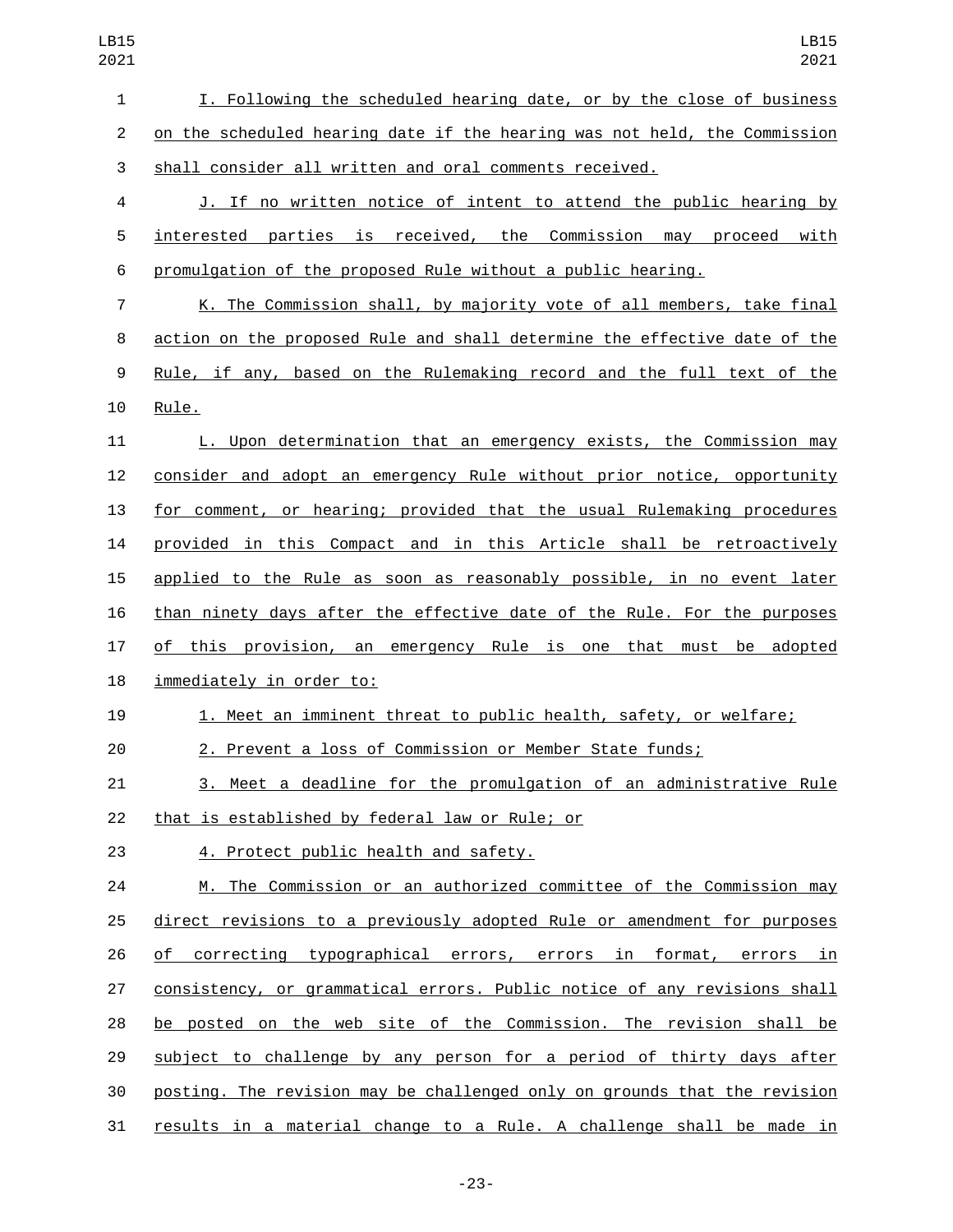writing and delivered to the chair of the Commission prior to the end of the notice period. If no challenge is made, the revision will take effect without further action. If the revision is challenged, the revision may not take effect without the approval of the Commission. ARTICLE 11. OVERSIGHT, DISPUTE RESOLUTION, AND ENFORCEMENT. 6 A. Oversight. 1. The executive, legislative, and judicial branches of state government in each Member State shall enforce this Compact and take all actions necessary and appropriate to effectuate this Compact's purposes and intent. The provisions of this Compact and the Rules promulgated 11 hereunder shall have standing as statutory law. 2. All courts shall take judicial notice of this Compact and the Rules in any judicial or administrative proceeding in a Member State pertaining to the subject matter of this Compact which may affect the powers, responsibilities, or actions of the Commission. 3. The Commission shall be entitled to receive service of process in any such proceeding and shall have standing to intervene in such a proceeding for all purposes. Failure to provide service of process to the Commission shall render a judgment or order void as to the Commission, 20 this Compact, or promulgated Rules. B. Default, Technical Assistance, and Termination. 1. If the Commission determines that a Member State has defaulted in the performance of its obligations or responsibilities under this Compact 24 or the promulgated Rules, the Commission shall: a. Provide written notice to the defaulting state and other Member States of the nature of the default, the proposed means of curing the default, and any other action to be taken by the Commission; and b. Provide remedial training and specific technical assistance 29 regarding the default. 2. If a state in default fails to cure the default, the defaulting state may be terminated from this Compact upon an affirmative vote of a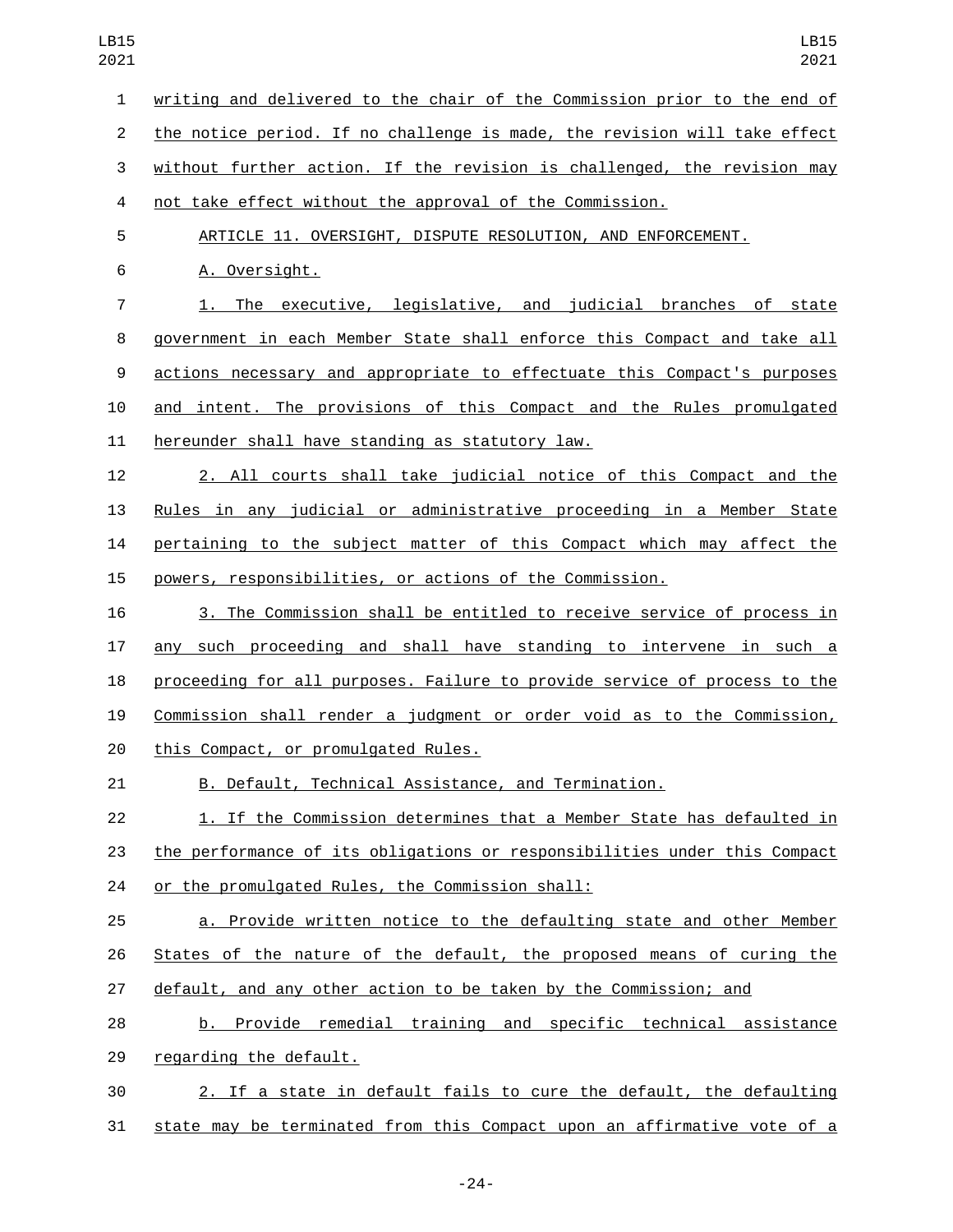| 1  | majority of the Member States, and all rights, privileges, and benefits   |
|----|---------------------------------------------------------------------------|
| 2  | conferred by this Compact may be terminated on the effective date of      |
| 3  | termination. A cure of the default does not relieve the offending state   |
| 4  | of obligations or liabilities incurred during the period of default.      |
| 5  | 3. Termination of membership in this Compact shall be imposed only        |
| 6  | after all other means of securing compliance have been exhausted. Notice  |
| 7  | of intent to suspend or terminate shall be given by the Commission to the |
| 8  | governor, the majority and minority leaders of the defaulting State's     |
| 9  | legislature, and each of the Member States.                               |
| 10 | 4. A state that has been terminated is responsible for all                |
| 11 | assessments, obligations, and liabilities incurred through the effective  |
| 12 | date of termination, including obligations that extend beyond the         |
| 13 | effective date of termination.                                            |
| 14 | 5. The Commission shall not bear any costs related to a state that        |
| 15 | is found to be in default or that has been terminated from this Compact,  |
| 16 | unless agreed upon in writing between the Commission and the defaulting   |
| 17 | state.                                                                    |
| 18 | 6. The defaulting state may appeal the action of the Commission by        |
| 19 | petitioning the United States District Court for the District of Columbia |
| 20 | or the federal district where the Commission has its principal offices.   |
| 21 | The prevailing member shall be awarded all costs of such litigation,      |
| 22 | including reasonable attorney's fees.                                     |
| 23 | C. Dispute Resolution.                                                    |
| 24 | 1. Upon request by a Member State, the Commission shall attempt to        |
| 25 | resolve disputes related to this Compact that arise among Member States   |
| 26 | and between member and nonMember States.                                  |
| 27 | 2. The Commission shall promulgate a Rule providing for both              |
| 28 | mediation and binding dispute resolution for disputes as appropriate.     |
| 29 | D. Enforcement.                                                           |
| 30 | 1. The Commission, in the reasonable exercise of its discretion,          |
| 31 | shall enforce the provisions and Rules of this Compact.                   |
|    |                                                                           |

-25-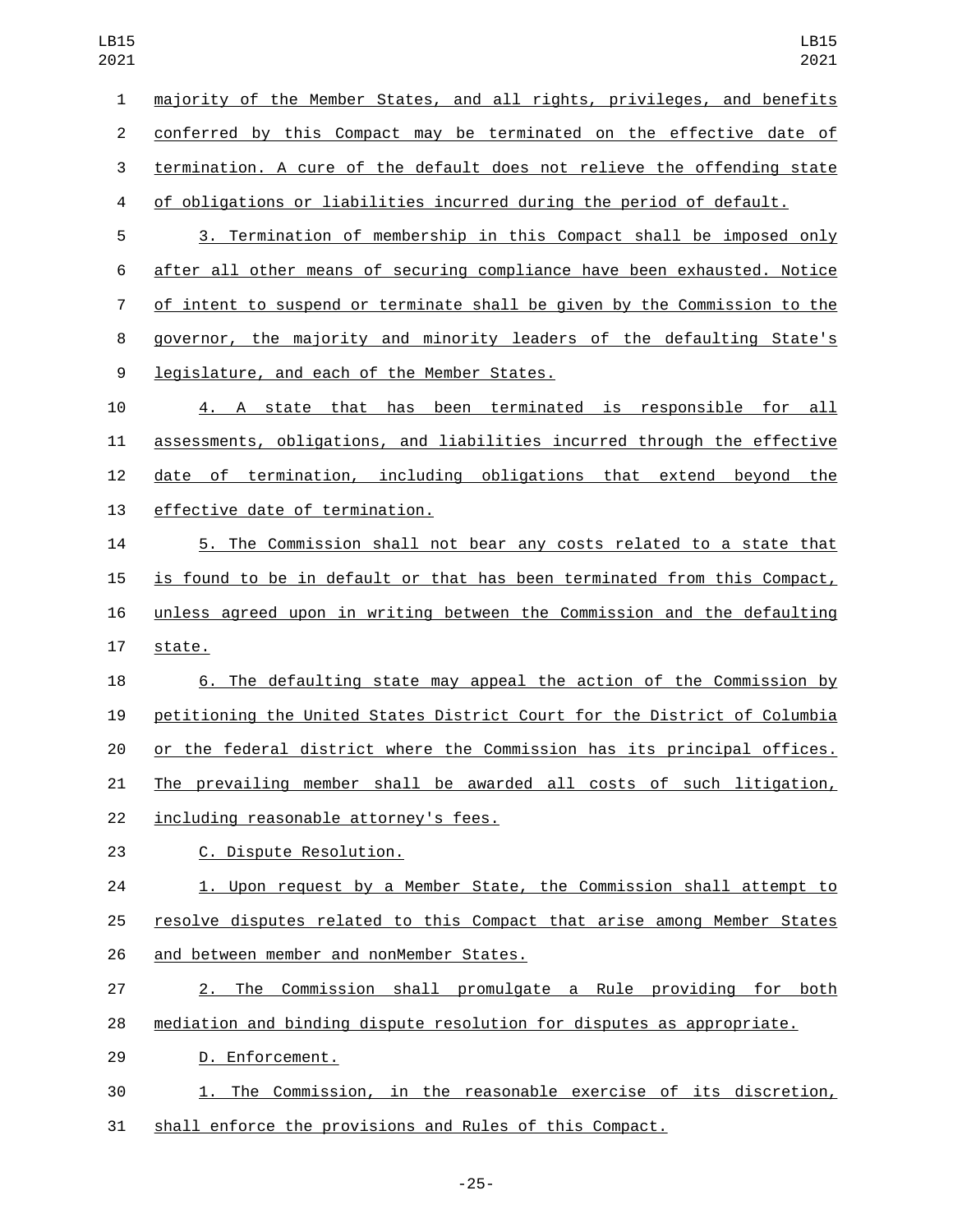| $\mathbf{1}$   | 2. By majority vote, the Commission may initiate legal action in the      |
|----------------|---------------------------------------------------------------------------|
| $\overline{c}$ | United States District Court for the District of Columbia or the federal  |
| $\sqrt{3}$     | district where the Commission has its principal offices against a Member  |
| 4              | State in default to enforce compliance with the provisions of this        |
| 5              | Compact and its promulgated Rules and bylaws. The relief sought may       |
| 6              | include both injunctive relief and damages. In the event judicial         |
| $\overline{7}$ | enforcement is necessary, the prevailing member shall be awarded all      |
| 8              | costs of such litigation, including reasonable attorney's fees.           |
| 9              | 3. The remedies herein shall not be the exclusive remedies of the         |
| 10             | Commission. The Commission may pursue any other remedies available under  |
| 11             | federal or State law.                                                     |
| 12             | ARTICLE 12. DATE OF IMPLEMENTATION OF THE INTERSTATE COMMISSION FOR       |
| 13             | OCCUPATIONAL THERAPY PRACTICE AND ASSOCIATED RULES, WITHDRAWAL, AND       |
| 14             | AMENDMENT.                                                                |
| 15             | A. This Compact shall come into effect on the date on which this          |
| 16             | Compact statute is enacted into law in the tenth Member State. The        |
| 17             | provisions, which become effective at that time, shall be limited to the  |
| 18             | granted to the Commission relating to assembly and the<br>powers          |
| 19             | promulgation of Rules. Thereafter, the Commission shall meet and exercise |
| 20             | Rulemaking powers necessary to the implementation and administration of   |
| 21             | this Compact.                                                             |
| 22             | B. Any state that joins this Compact subsequent to the Commission's       |
| 23             | initial adoption of the Rules shall be subject to the Rules as they exist |
| 24             | on the date on which this Compact becomes law in that state. Any Rule     |
| 25             | that has been previously adopted by the Commission shall have the full    |
| 26             | force and effect of law on the day this Compact becomes law in that       |
| 27             | State.                                                                    |
| 28             | C. Any Member State may withdraw from this Compact by enacting a          |
| 29             | statute repealing the same.                                               |
| 30             | 1. A Member State's withdrawal shall not take effect until six            |
| 31             | months after enactment of the repealing statute.                          |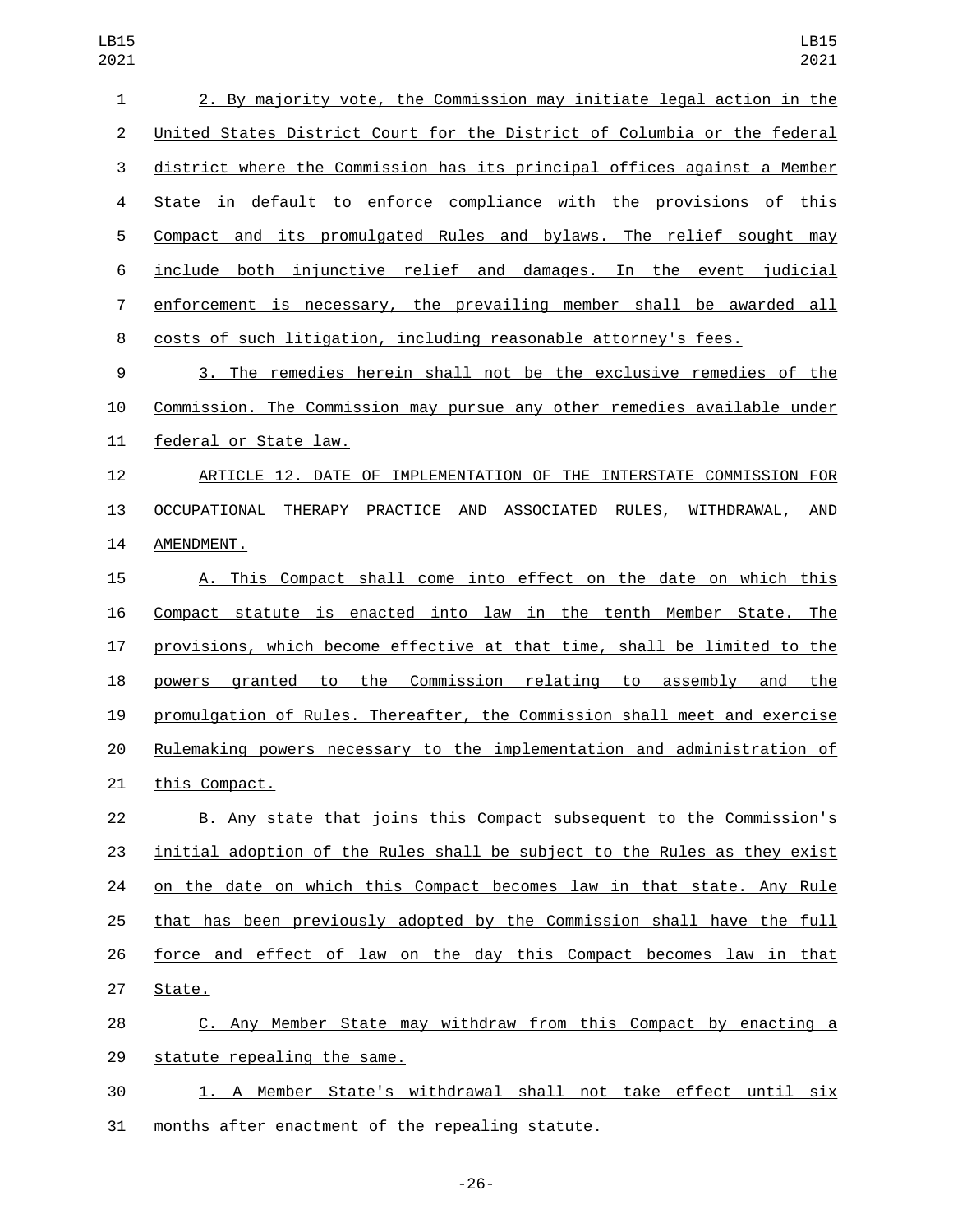2. Withdrawal shall not affect the continuing requirement of the withdrawing state's occupational therapy licensing board to comply with the investigative and adverse action reporting requirements of this 4 Compact prior to the effective date of withdrawal.

 D. Nothing contained in this Compact shall be construed to invalidate or prevent any occupational therapy licensure agreement or other cooperative arrangement between a Member State and a nonMember State that does not conflict with the provisions of this Compact.

 E. This Compact may be amended by the Member States. No amendment to this Compact shall become effective and binding upon any Member State until it is enacted into the laws of all Member States.

12 ARTICLE 13. CONSTRUCTION AND SEVERABILITY.

 This Compact shall be liberally construed so as to effectuate the purposes thereof. The provisions of this Compact shall be severable and if any phrase, clause, sentence, or provision of this Compact is declared to be contrary to the constitution of any Member State or of the United States or the applicability thereof to any government, agency, person, or circumstance is held invalid, the validity of the remainder of this Compact and the applicability thereof to any government, agency, person, or circumstance shall not be affected thereby. If this Compact shall be held contrary to the constitution of any Member State, this Compact shall remain in full force and effect as to the remaining Member States and in full force and effect as to the Member State affected as to all severable 24 matters.

25 ARTICLE 14. BINDING EFFECT OF COMPACT AND OTHER LAWS.

 A. A Licensee providing occupational therapy in a Remote State under the Compact Privilege shall function within the laws and regulations of 28 the Remote State.

29 B. Nothing herein prevents the enforcement of any other law of a Member State that is not inconsistent with this Compact.

C. Any laws in a Member State in conflict with this Compact are